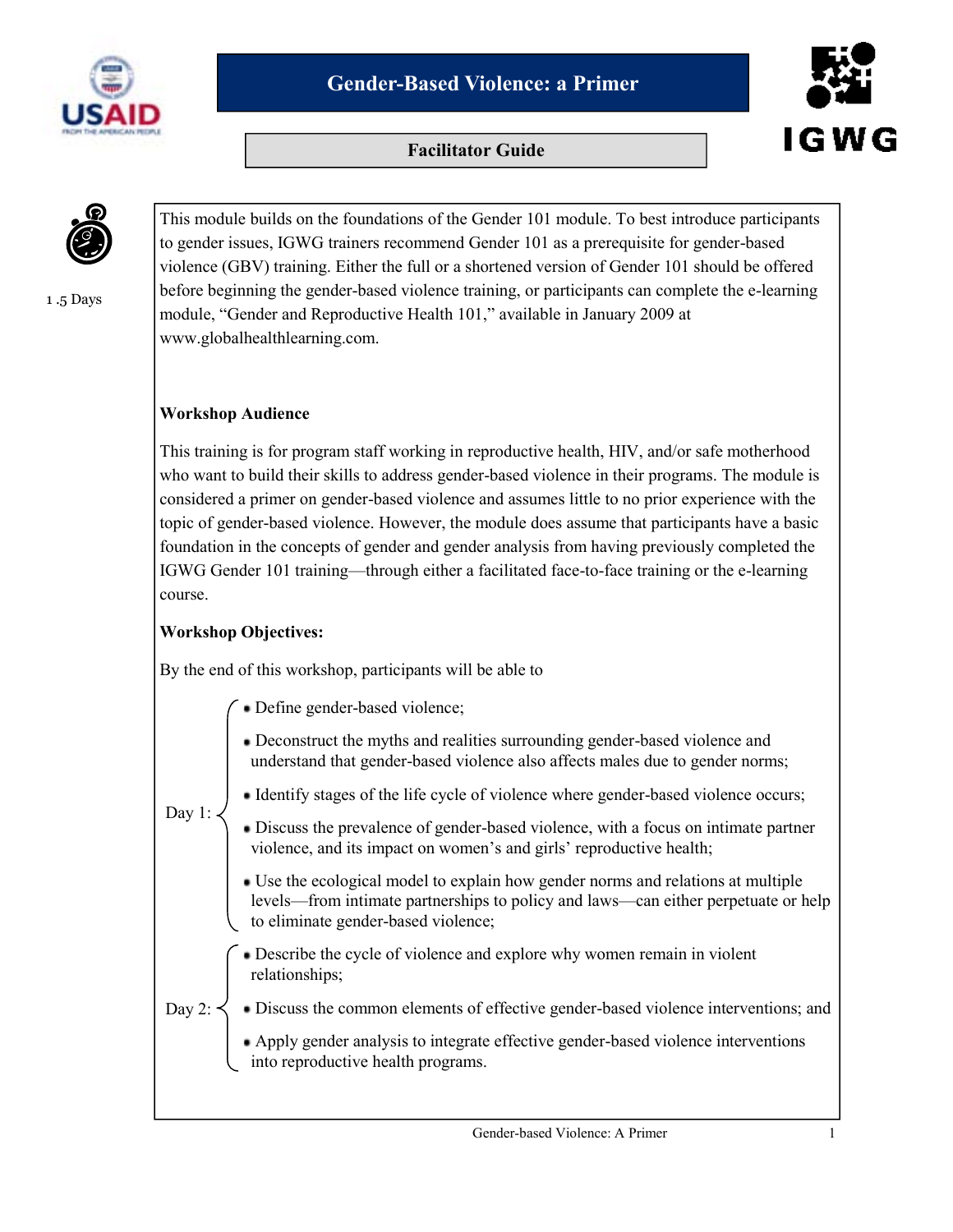



#### **Pre-Workshop Preparation:**

- 1. Prepare flipcharts.
- 2. Make copies of handouts for each participant.
- 3. Review relevant background materials. Suggested materials include, but should not be limited to, the following:
	- Boender, Carol, Diana Santana, Diana Santillan, Karen Hardee, Margaret E. Greene, and Sidney Schuler. 2004. *The 'So What?' Report: A Look at Whether Integrating a Gender Focus Makes a Difference to Outcomes.* Washington, DC: USAID Interagency Gender Working Group. Available at: http://www.igwg.org/ Publications.aspx.
	- Rottach, Elizabeth, Sidney Ruth Schuler, and Karen Hardee. Forthcoming. *Gender Perspectives Improve Reproductive Health Outcomes: New Evidence.* Washington, DC: PRB for the IGWG. Available at: http://www.igwg.org/Publications.aspx.
	- USAID. 2006. *Addressing Gender-Based Violence through USAID's Health*   $\bullet$ *Programs: A Guide for Health Sector Program Officers*. Washington, DC: USAID. Available at: http://www.igwg.org/Publications.aspx.
	- Data relevant to GBV for the country or region for the training, if the training is specific to a country or regions. Key resources include
		- the Demographic and Health Survey (DHS) module on domestic violence (where conducted) and relevant questions from the core DHS questionnaire (www.measuredhs.com/accesssurveys/start.cfm);
		- the World Health Organization (WHO). 2005 Multi-country Study on Women's Health and Domestic Violence against Women (http://www.who.int/gender/ violence/who\_multicountry\_study/en/);
		- the Centers for Disease Control Reproductive Health surveys (www.cdc.gov/ reproductivehealth/surveys/index.htm#surveys);
		- other country or region-specific studies that may also have been conducted.
- 4. Locate a culturally appropriate video that will prompt a discussion about the reasons that women remain in abusive situations and/or opportunities for supporting responses to GBV for an optional exercise on day two.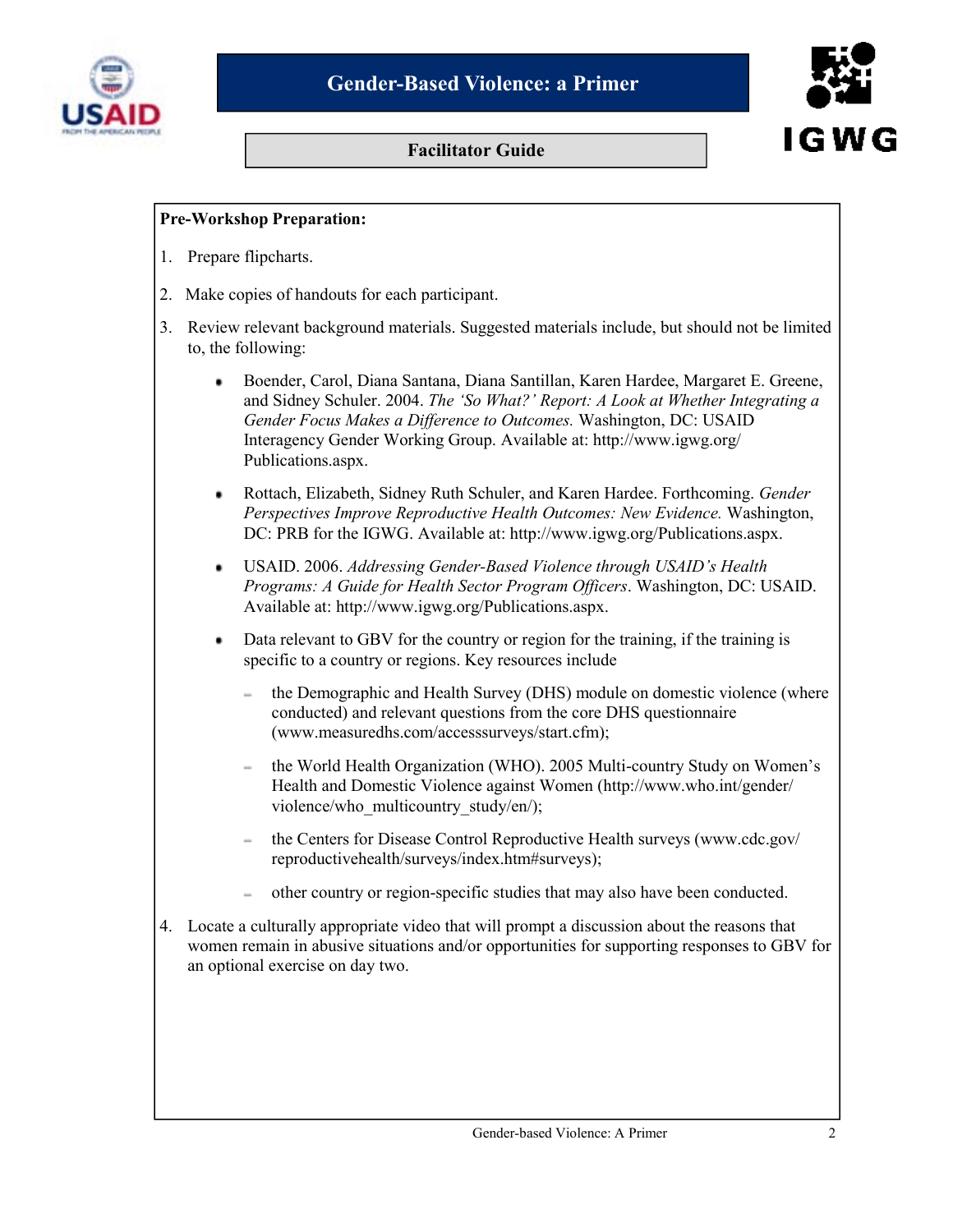



# **Materials Flipcharts and markers Prepared flipcharts:**  Introductions Questions Objectives and Agenda Definition of GBV Myths Surrounding GBV Six Stages of the Life Cycle Ecological Model Definitions for Ecological Model Group Work Instructions for Ecological Model **Handouts:**  Objectives and Agenda Ecological Model USAID. 2006. Addressing Gender-Based Violence through USAID's Health Programs: A Guide for Health Sector Program Officers. Case Studies: Violence Against Women in South Africa or Marie's Story Table 1 and Table 2 Workshop Evaluation **PowerPoint/Overheads:**  Prevalence of GBV (*For facilitator to prepare based on local/regional data)*  Addressing Gender-Based Violence through USAID's Health Programs (PPT) **Video** (optional) **Miscellaneous:** Character statements, cut into strips Table tents labeled with intervention approaches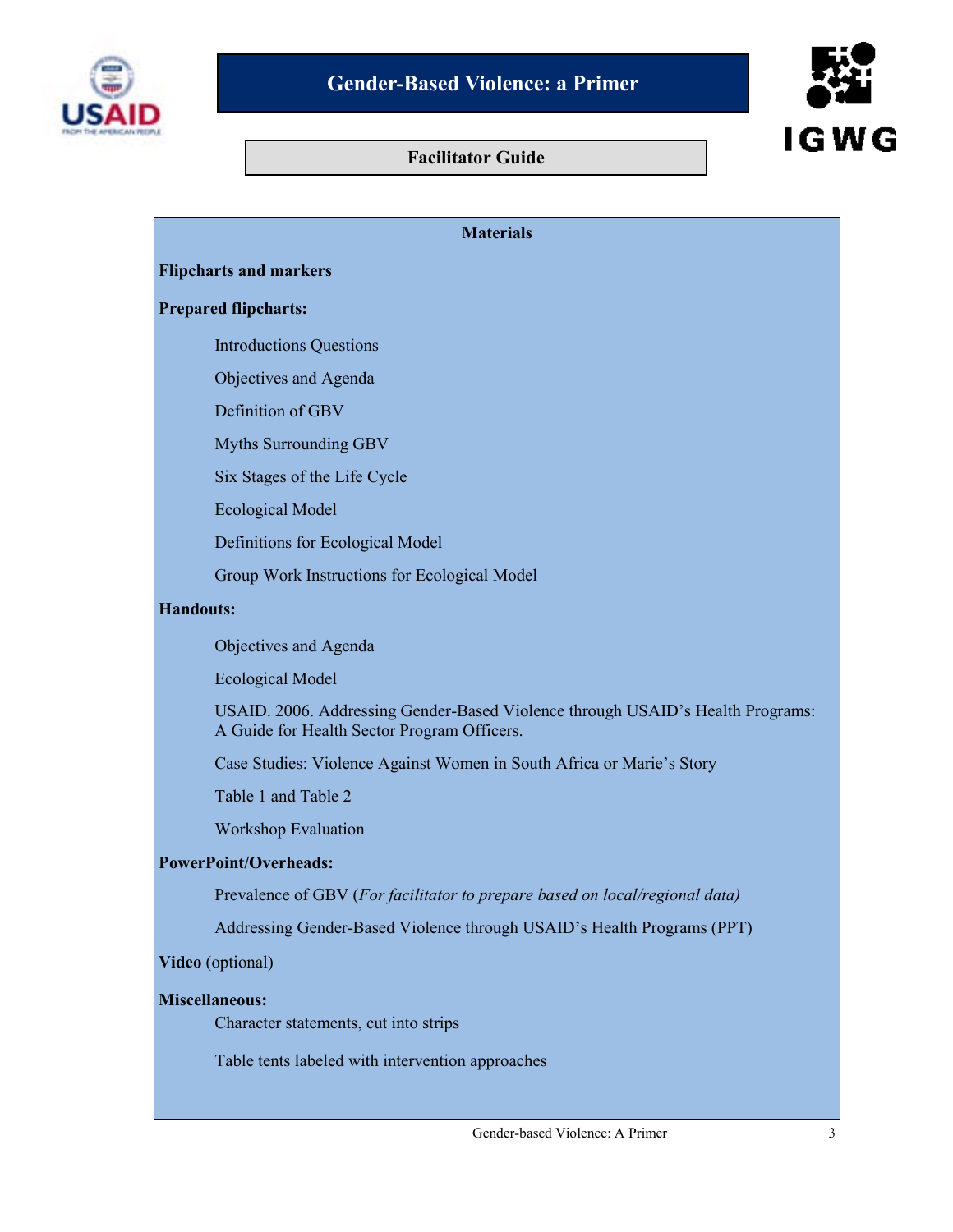



|           | Agenda                                                      |                   |
|-----------|-------------------------------------------------------------|-------------------|
| Day 1:    |                                                             |                   |
| I.        | Welcome, Introductions, and Review of Agenda and Objectives | 45 minutes        |
| II.       | Vote with Your Feet                                         | 45 minutes        |
| III.      | What Do We Mean by GBV?                                     | 30 minutes        |
|           | <b>Break</b><br>15 minutes                                  |                   |
| IV.       | Myths and Realities of Gender-Based Violence                | 30 minutes        |
| V.        | The Life Cycle of Violence Against Women                    | 90 minutes        |
|           | Lunch<br>1 hour                                             |                   |
| VI.       | How Prevalent is GBV? What are its RH Consequences?         | 30 minutes        |
|           | <b>Break</b><br>15 minutes                                  |                   |
| VII.      | How is GBV Perpetuated at Different Levels?                 | 2 hours           |
|           |                                                             |                   |
| Day 2:    |                                                             |                   |
| I.        | Welcome/Recap of Day One                                    | 10 minutes        |
| $\prod$ . | Video (Optional) and Discussion                             | 60 minutes        |
| III.      | Addressing GBV through USAID's Health Programs              | 50 minutes        |
|           | <b>Break</b><br>15 minutes                                  |                   |
| IV.       | Case Study                                                  | 1 hour 45 minutes |
| V.        | Close & Evaluation                                          | 30 minutes        |
|           | <b>Closing Lunch</b>                                        |                   |
|           |                                                             |                   |
|           |                                                             |                   |
|           |                                                             |                   |
|           |                                                             |                   |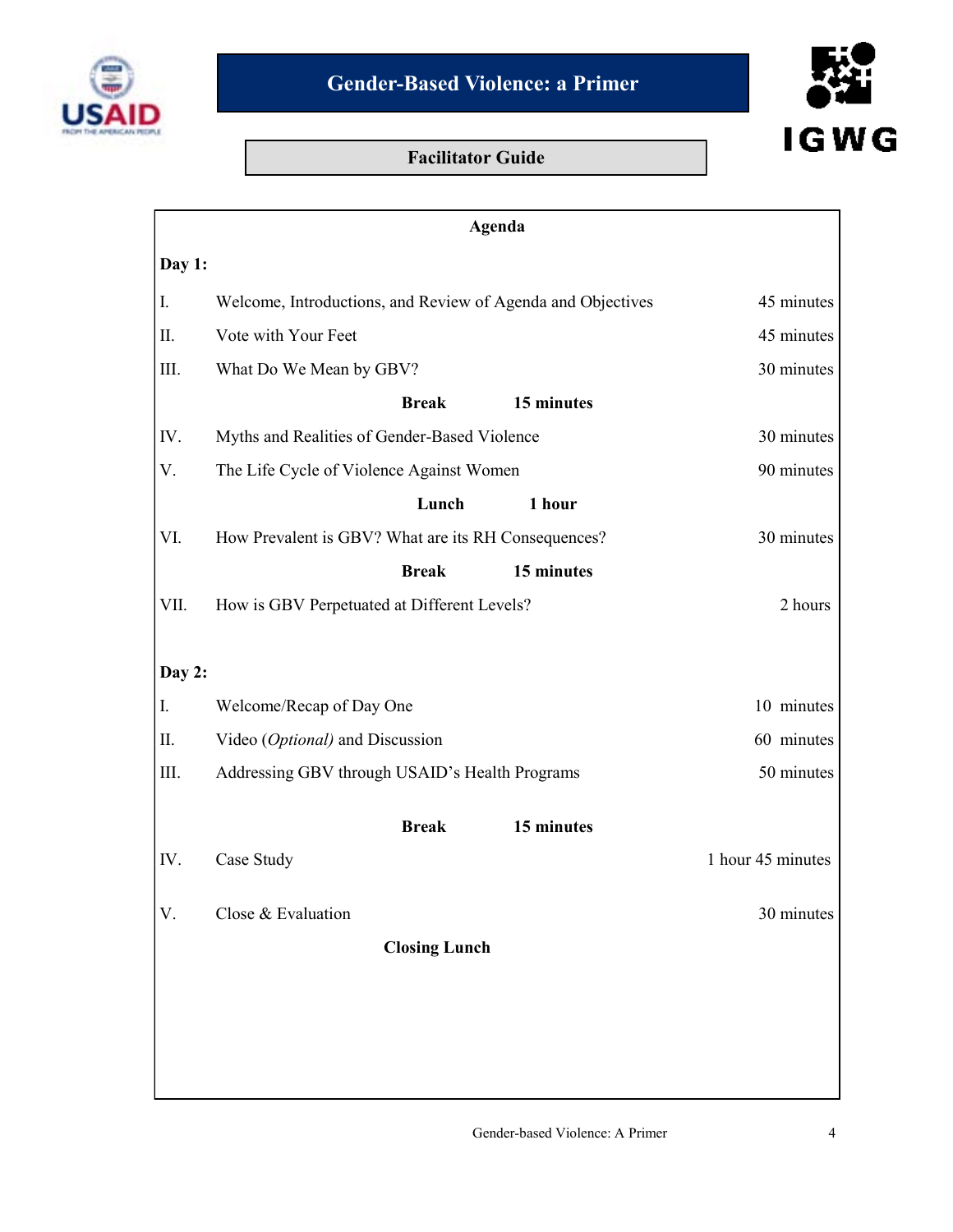

# **Gender-Based Violence: a Primer**

# **Session I: Welcome, Introductions, and Review of Agenda and Objectives**





**Welcome** (5 minutes)

**Activity 1: Welcome and Introductions** 

- providing training and information critical to understanding how gender impacts our work in reproductive health. Say that the focus of this workshop will be introducing participants to the topic of gender-based violence and its impact on reproductive health.
- 2. Introduce yourself and explain your role during the workshop. Also have any other facilitators introduce themselves and explain their roles.

#### **Introductions** (30 minutes)

1. Divide the participants into pairs and ask them to find out the following about each other:



Have this information posted on a flipchart. Allow 10 minutes for this exercise.

2. After 5–10 minutes, ask the pairs to BRIEFLY introduce each other to the larger group. Record their expectations on a flipchart for use while reviewing the agenda. As participants are introduced, note any similar or unique experiences.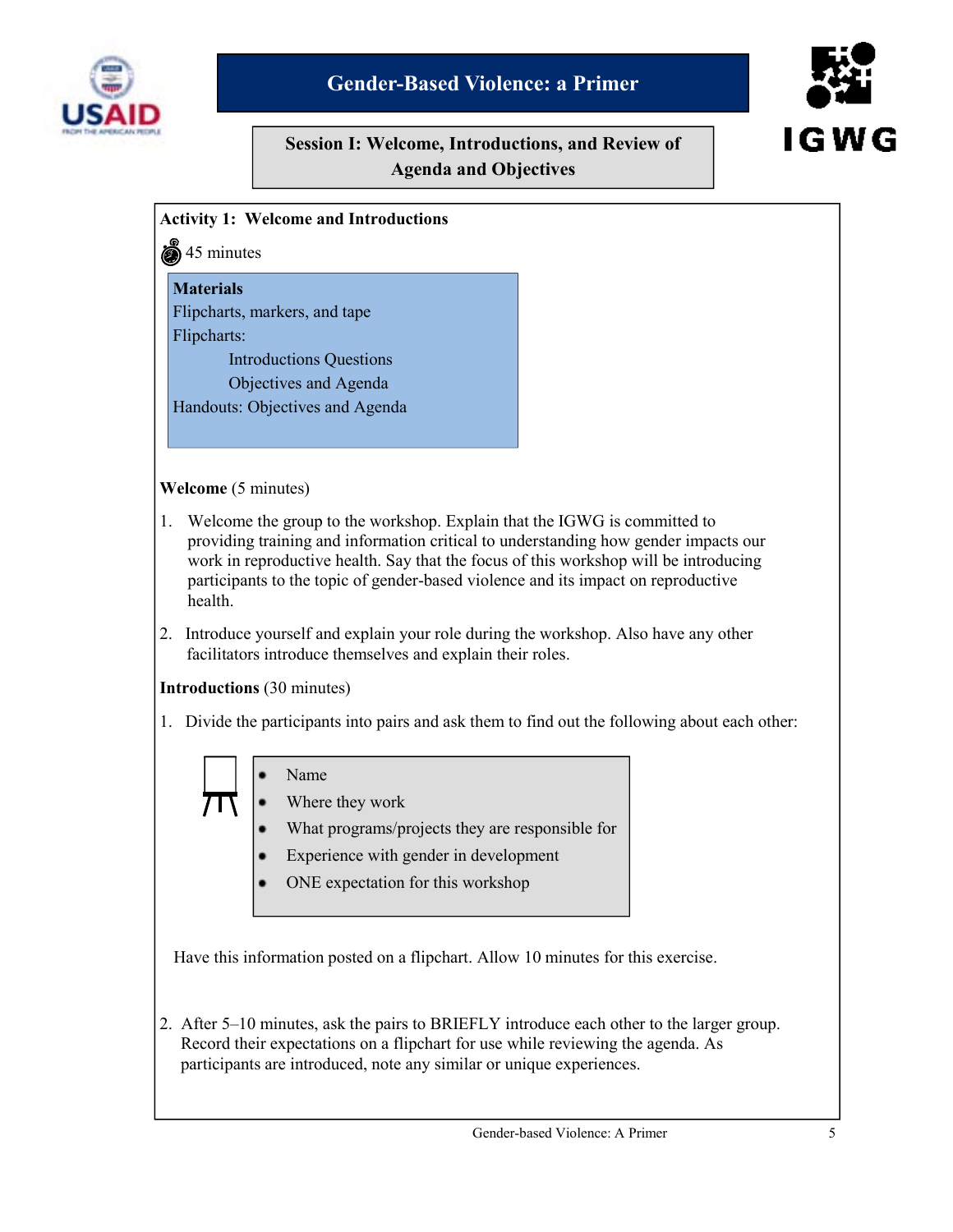



# **Session I: Welcome, Introductions, and Review of Agenda and Objectives**

#### **Activity 2: Review of Workshop Objectives and Agenda** (10 minutes)

- 1. Review the workshop objectives and agenda, displaying a flipchart listing both. Direct participants to follow with their own copy of the agenda. Tie participant expectations mentioned during the introductions to the workshop's objectives and activities. Any expectations that do not fall within the scope of the workshop should be written on flipchart paper marked "Parking Lot"; explain that you will talk to IGWG staff about these expectations and where participants may find information that addresses them.
- 2. Ask participants if they have any questions on the workshop objectives and agenda.

**Transition** to Vote With Your Feet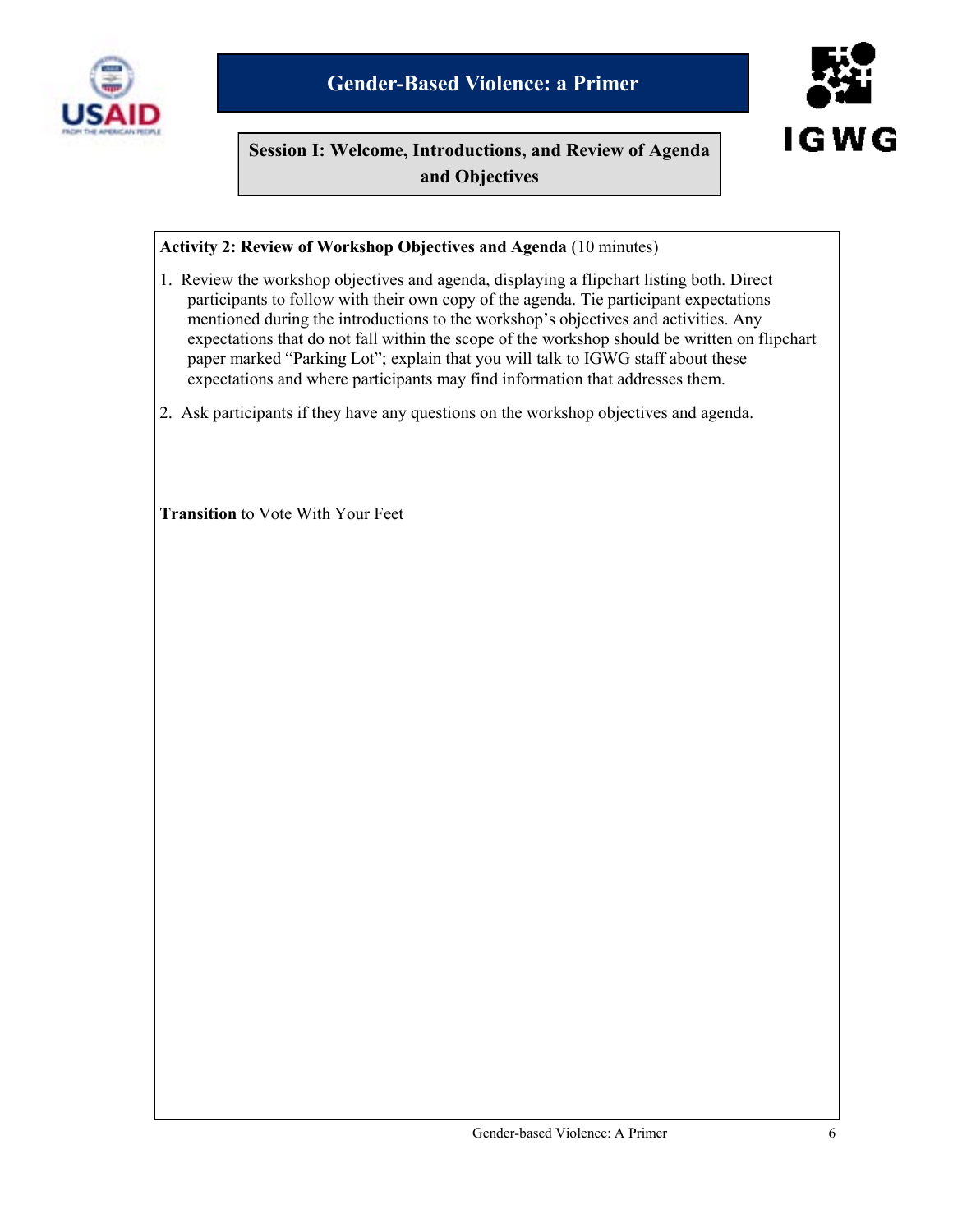



# **Session II: Vote With Your Feet**

#### **Activity 1: "Vote With Your Feet"**

#### $\ddot{\textbf{a}}$  45 minutes

- 1. Start by explaining that, as a group, participants will discuss some GBV-related statements. Explain that, in this next activity, they are going to explore their own views and beliefs about gender-based violence through an interesting exercise.
- 2. Ask the group to stand in the center of the room. Explain that you are going to call out a statement. Tell the participants to step to the right if they agree with the statement or step to the left if they disagree.
- 3. Read each statement twice to ensure everyone heard it. After the participants choose whether they agree or not, ask 2 or 3 participants from each side to explain why they voted the way they did. Generate responses and probe further with additional questions. Then ask the same question of the other response group. Ask participants if anyone wants to change their vote.

#### **Statements**

- 1. Women are just as likely to perpetuate norms around violence as men are.
- 2. In certain circumstances, women provoke violent behavior.
- 3. Gender-based violence is too culturally sensitive an issue to be addressed in reproductive health projects.
- 4. Men sometimes have a good reason to use violence against their partners. (This statement typically generates more discussion in overseas settings.)

*Facilitator Note***:** The richness of this exercise comes from discussion and debate. Try to ask questions pertaining to the participants' own cultural norms around GBV; whether it's acceptable or not, only in certain circumstances, etc. Also, look for cultural differences in perceptions of GBV.

- 4. Explain to participants that even though we may be familiar with GBV, and the importance of addressing it, some of the issues may still be difficult for us to work with. Also, we need to look at ourselves as a product of our own cultures. We need to ask ourselves: how do our own cultures shape our opinions about violence toward women and girls? Can cultural norms and experiences influence the way we address GBV in our projects/programs or even whether we address it at all?
- 5. Ask participants whether they have any further questions or comments. Close with a statement about violence never being an acceptable means of interaction with a person.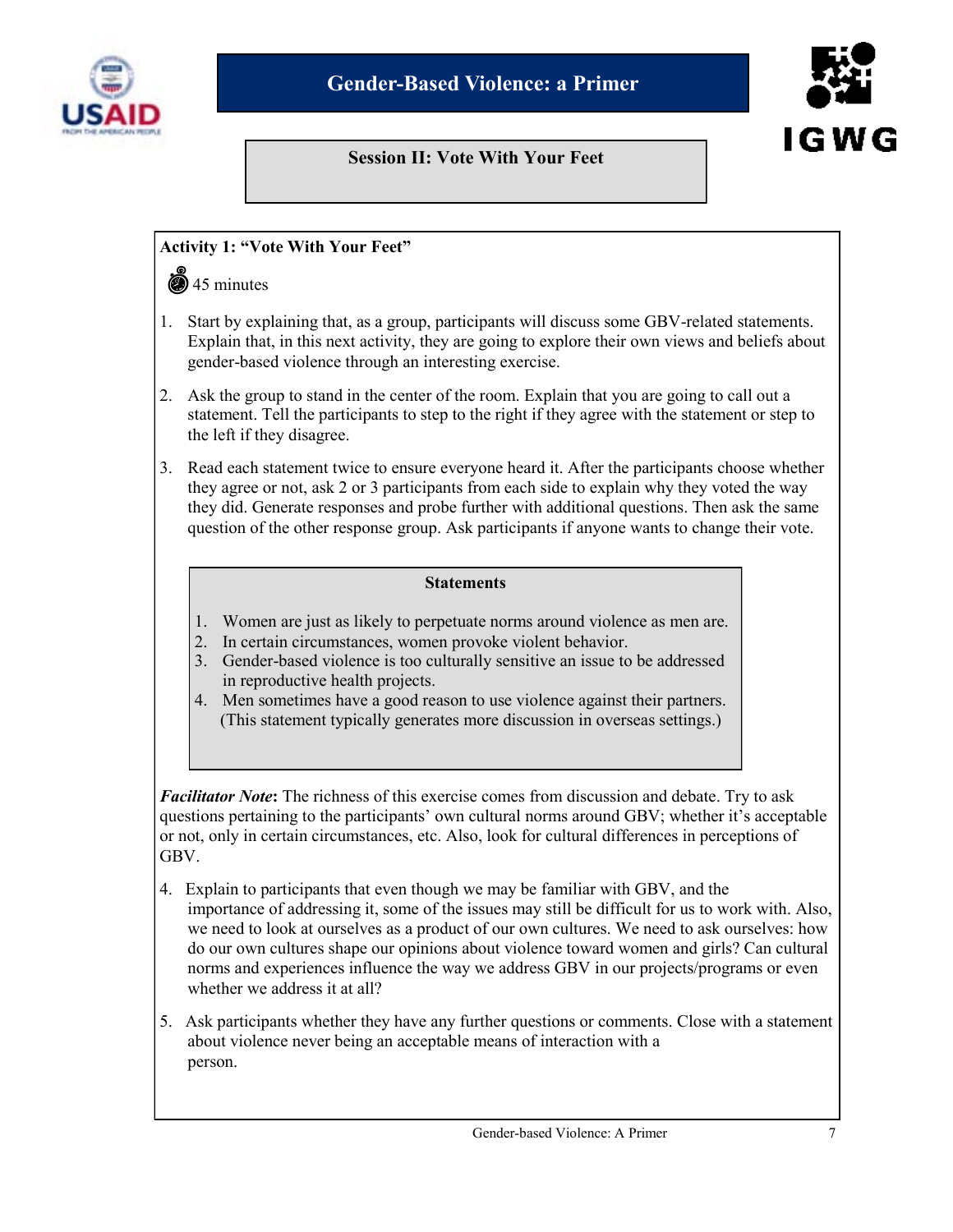

# **Session III: What Do We Mean by GBV?**



**Activity 1: Defining Gender-Based Violence**   $\ddot{\ddot{\text{m}}}$  30 minutes 1. Divide participants into three small groups. Distribute three pieces of flipchart paper. Tell the groups to discuss the definition of GBV, come to a consensus, write the definition on the paper, and post it on the wall. 2. Review each definition and ask all participants whether they believe that all of the elements of GBV have been covered. Facilitate the discussion. 3, Share the following definition of GBV on a flipchart: 4. Compare this definition with those written by the participants. Without drawing attention to individuals in the groups, point out elements in their definitions that are not part of the definition of GBV and why. Ask the participants if they have any questions. Explain to the group that gender-based violence is defined in many different ways, but for our purposes today, we are going to use an adapted definition originally provided by the United Nations Population Fund (UNFPA). Also explain that the focus will be on intimate partner and sexual violence, with limited attention to other areas of GBV, such as trafficking, harmful traditional practices, etc. *Facilitator Note***:** Key elements that should be included in all definitions of GBV are power/ power imbalance, and the subordinate status of women, as well as the various types of violence (e.g., physical, sexual, and psychological). **Transition** to Myths and Realities of Gender-Based Violence **Materials**  Flipcharts, markers, and tape Flipchart: Definition of GBV **Gender-Based Violence** is violence involving men and women, in which the woman is usually the victim; and which is derived from gender norms and roles as well as from unequal power relations between women and men. Violence is specifically targeted against a person because of his or her gender, and it affects women disproportionately. It includes, but is not limited to, physical, sexual, and psychological harm (including intimidation, suffering, coercion, and/or deprivation of liberty within the family or within the general community). It includes violence perpetuated by the state.  *- Adapted from UNFPA Gender Theme Group, 1998*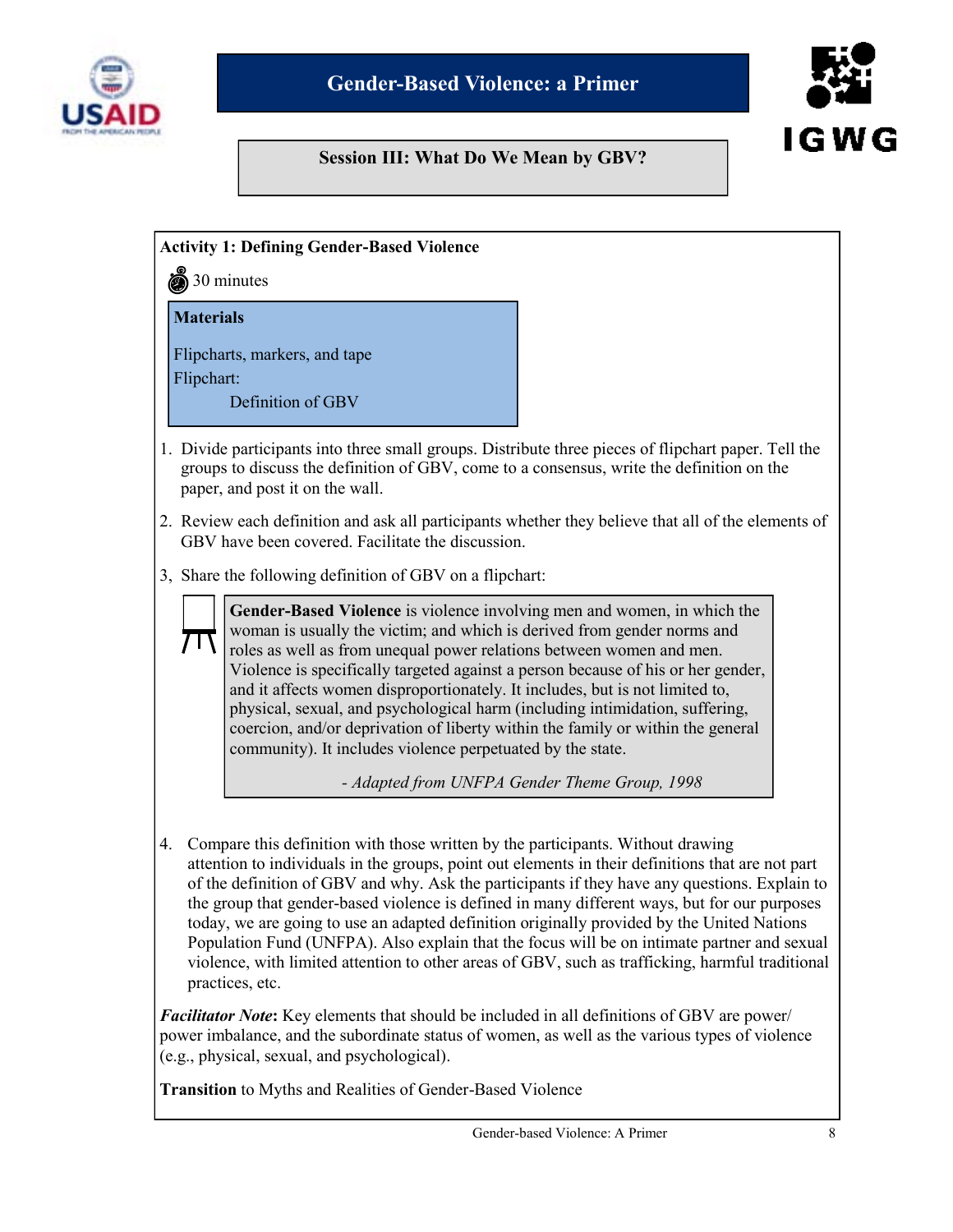



#### **Session IV: Myths and Realities of Gender-Based Violence**

**Activity 1: Myths and Realities of Gender-Based Violence** 

30 minutes

#### **Materials**

Flipcharts, markers, and tape Flipchart:

Myths Surrounding GBV

- 1. Point participants to five flipcharts hanging on the walls throughout the room, each with a statement about GBV (in italics below). Ask the participants to stand and join you by the first flipchart. Read the statement aloud, and ask whether it's true or false. Have participants raise their hand for the response they choose. Go to the next flipchart and do the same, facilitating a brief discussion around participants' responses.
- 2. As the discussions around each response develop, clarify the misperceptions and beliefs about each myth with the facts detailed after each myth below.

#### **Myths Surrounding GBV:**

- 1. *The perpetrators of violence are a minority group of men with mental health issues.*
- Violence may be perpetrated by those with mental health problems, but it is by no means a  $\bullet$ symptom or behavior related just to those who are mentally ill. Violence, and GBV in particular, is a common occurrence worldwide, as we will see in our next session. It is a socially and culturally learned behavior.
- 2. *Poverty or war lead to attacks on and abuse of women.*
- Poverty and war may exacerbate levels of violence. Some studies have found these  $\bullet$  phenomena to be risk factors for gender-based violence. However, they are not the cause of violent behavior. Gender-based violence cuts across socio-economic levels. There are many individuals living in poverty or war who are *not* violent toward women, and there are many individuals in higher economic quintiles or non-conflict settings that *are* violent toward women.
- 3. *Gender-based violence is caused by substance abuse such as alcohol and/or drugs.*
- Substance abuse may precipitate violent behavior or make potential victims more susceptible  $\bullet$ to violence. First, it may lower inhibitions on the side of the perpetrator. For the potential victims, it may impair judgment and cause them to make decisions that put them in situations that increase their risk for abuse or prevent them from defending themselves. It is important to recognize that neither alcohol or drugs or the victim should be blamed in these situations. Violence against women is unacceptable under all circumstances.

(continues)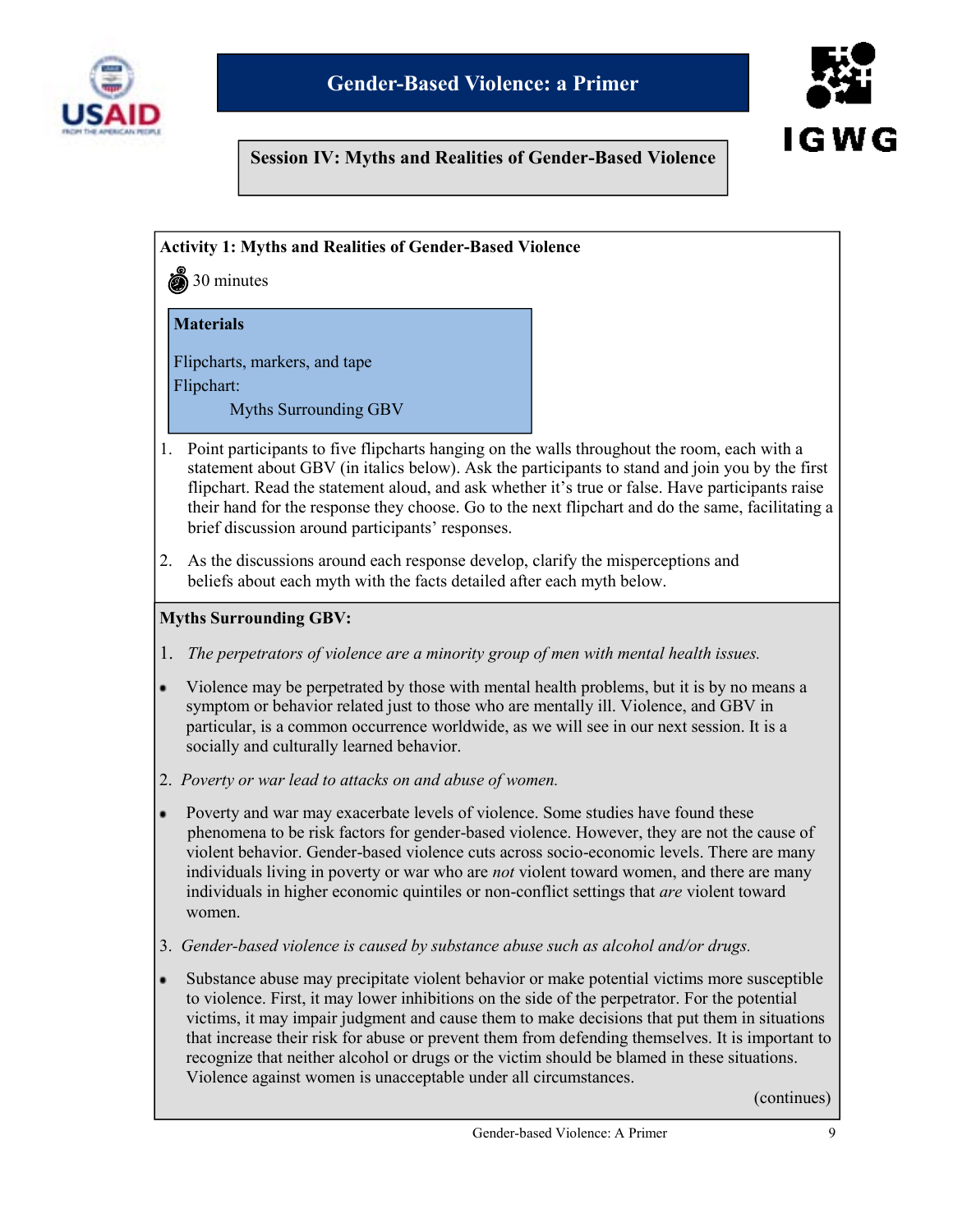



# **Session IV: Myths and Realities of Gender-Based Violence**

#### **Myths Surrounding GBV (continued):**

4. *Gender-based violence is an inevitable part of intimate partner relations.* 

Disagreements and disputes may be inevitable parts of intimate partner relations. However, violence as a way to resolve those disputes is not. Violence is a learned behavior and can be unlearned.

5. *Violence against women is an inherent part of maleness or a natural expression of male sexual urges.*

Male violence is not genetically based; it is perpetuated by a model of masculinity that permits and even encourages men to be aggressive. It is up to us as individuals, communities, and society to change these gender norms so that violence against women is not accepted or tolerated.

3. Close by explaining that all of these statements are actually myths about gender-based violence that attempt to explain it or justify it:

- Such views lead to a perception that GBV is rare or exceptional and/or that it is caused by factors outside of men's control. They are used as justifications for violence.
- These views place the onus on women to ensure that they minimize the chances of their behavior instigating violence.

Make connections where possible to statements and comments made during the "Vote With Your" Feet" exercise

4. Explain to the group that justifications for violence are frequently based on gender norms:

- Gender norms are the socially assigned roles and responsibilities of women and men.
- Cultural and social norms often socialize men to be aggressive, powerful, unemotional, and controlling. This contributes to a social expectation (by both men and women) that accepts men as dominant.
- Similarly, expectations of women are that they be passive, nurturing, submissive, and emotional. This reinforces women's roles as weak, powerless, and dependent on men.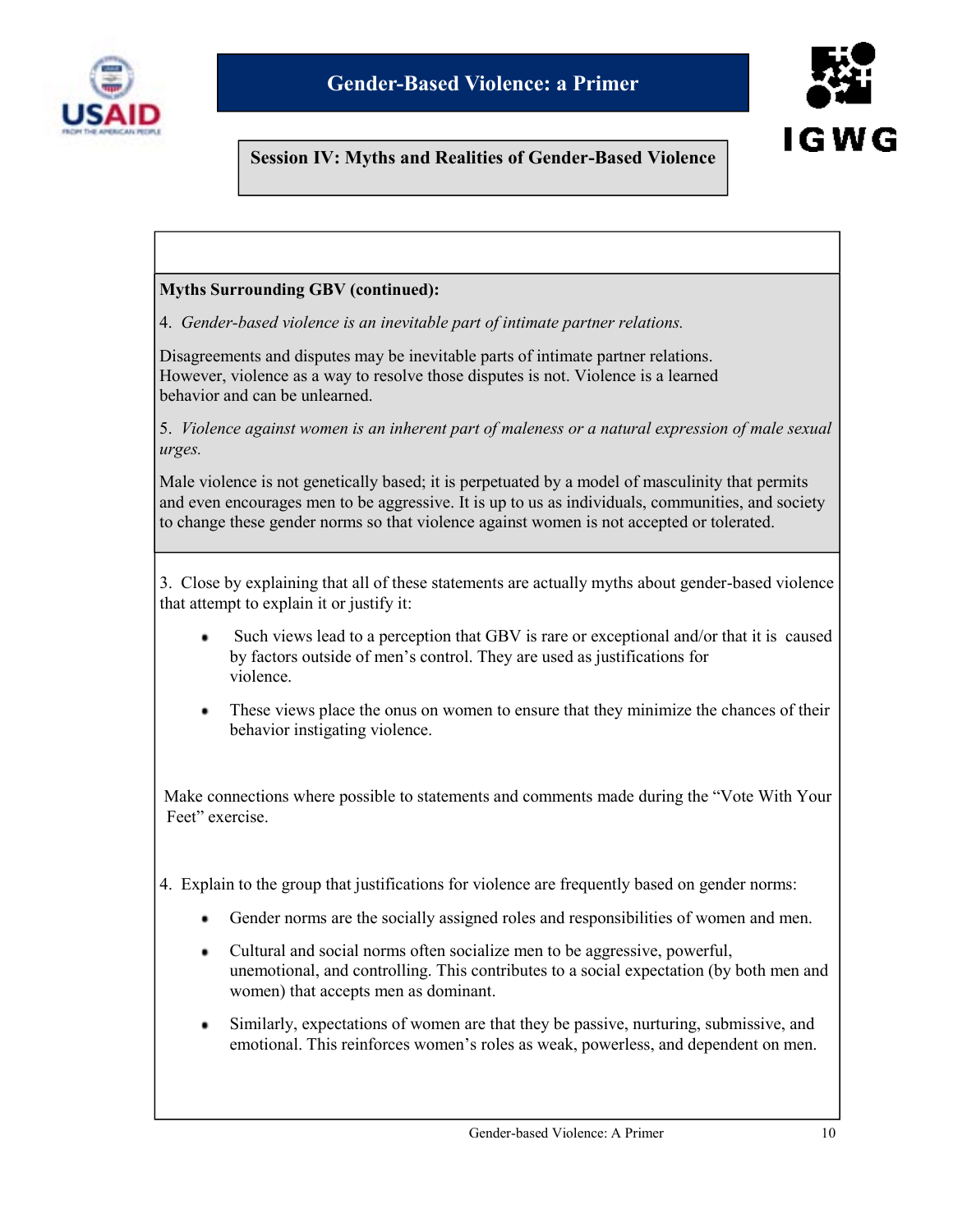



# **Session IV: Myths and Realities of Gender-Based Violence**

#### **Continued:**

- The socialization of both men and women has resulted in an unequal balance of power  $\bullet$ and unequal power relationships between women and men.
- In many societies, children learn that men are dominant and that violence is an ٠ acceptable means of asserting power and resolving conflict.
- Women as mothers and mothers-in-law unwittingly perpetuate violence by socializing boys and girls to accept the dominance of men and by acquiescing throughout life to men's demands.
- Mothers teach their daughters to accept the roles that society assigns them, often  $\bullet$ punishing deviant behavior to ensure their sexual and social acceptance.
- 4. Tell the group that we should keep in mind our own cultural norms and thoughts about GBV as we design projects/programs and staff these projects. They can have an impact on attaining outcomes that prevent or mitigate GBV.

**Transition** to The Life Cycle of Violence Against Women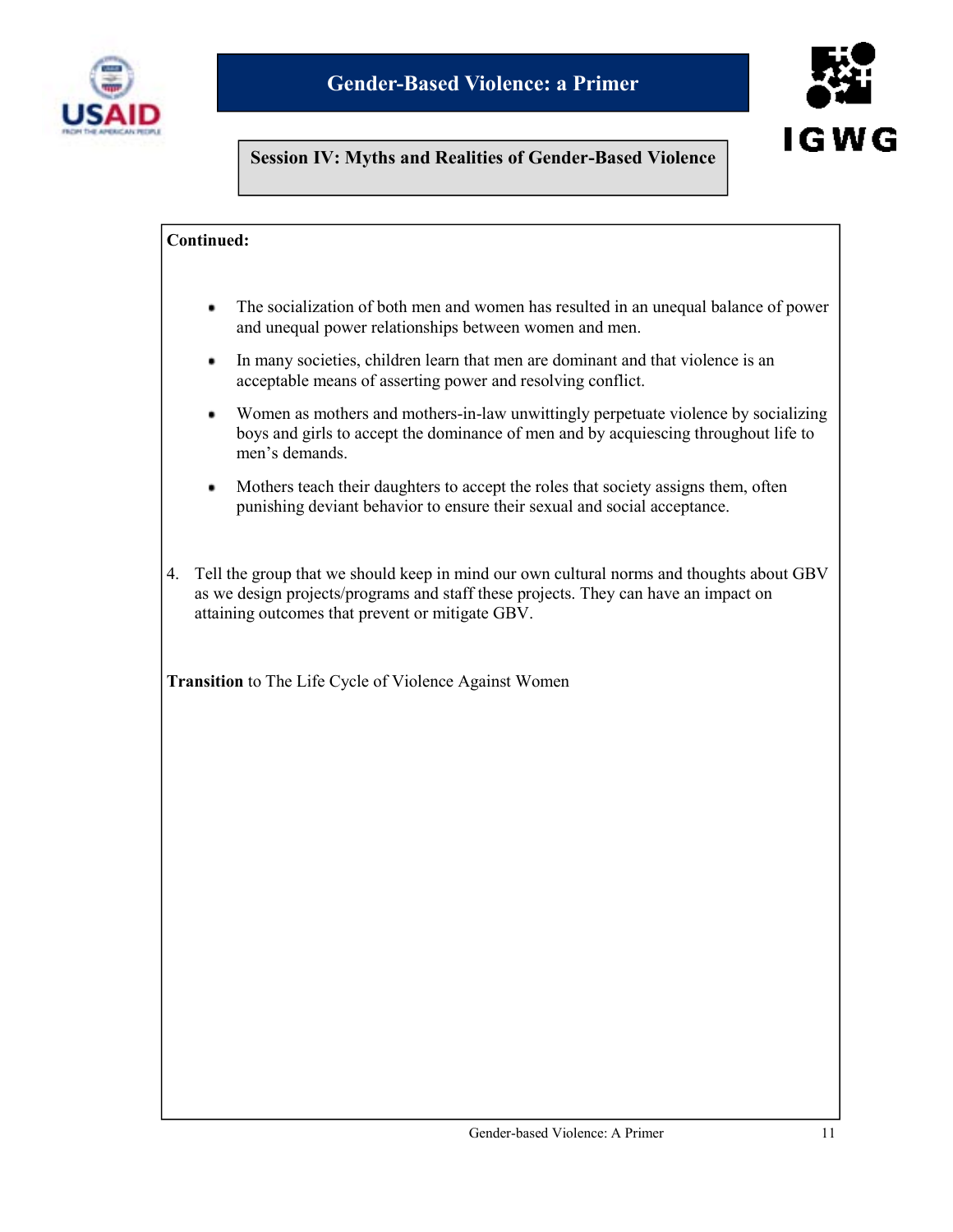



# **Session V: The Life Cycle of Violence Against Women**

#### **Activity 1: The Life Cycle of Violence Against Women**

**(9)** 90 minutes

#### **Materials**

Flipcharts, markers, and tape Flipchart:

Six Stages of the Life Cycle

- 1. Explain to participants that they are going to identify the types of gender-based violence that can occur at different points of the life cycle for girls and women.
- 2. Use a creative way to divide the participants into six small groups. Give each group one piece of flipchart paper with one of the six stages of the life cycle written on it:

#### **Six Stages of the Life Cycle**

- 1. Pre-birth
- 2. Infancy
- 3. Childhood
- 4. Adolescence
- 5. Reproductive Age
- 6. Elderly

3. Give the group the following instructions:

- Brainstorm on the different types of gender-based violence that can occur at this stage of ٠ the life cycle.
- Choose a recorder and have that person write the group's list of types on the  $\bullet$ flipchart. Ensure that it is printed in large block letters.
- Choose a presenter to report on your group's findings. ٠
- Take 15–20 minutes for group work.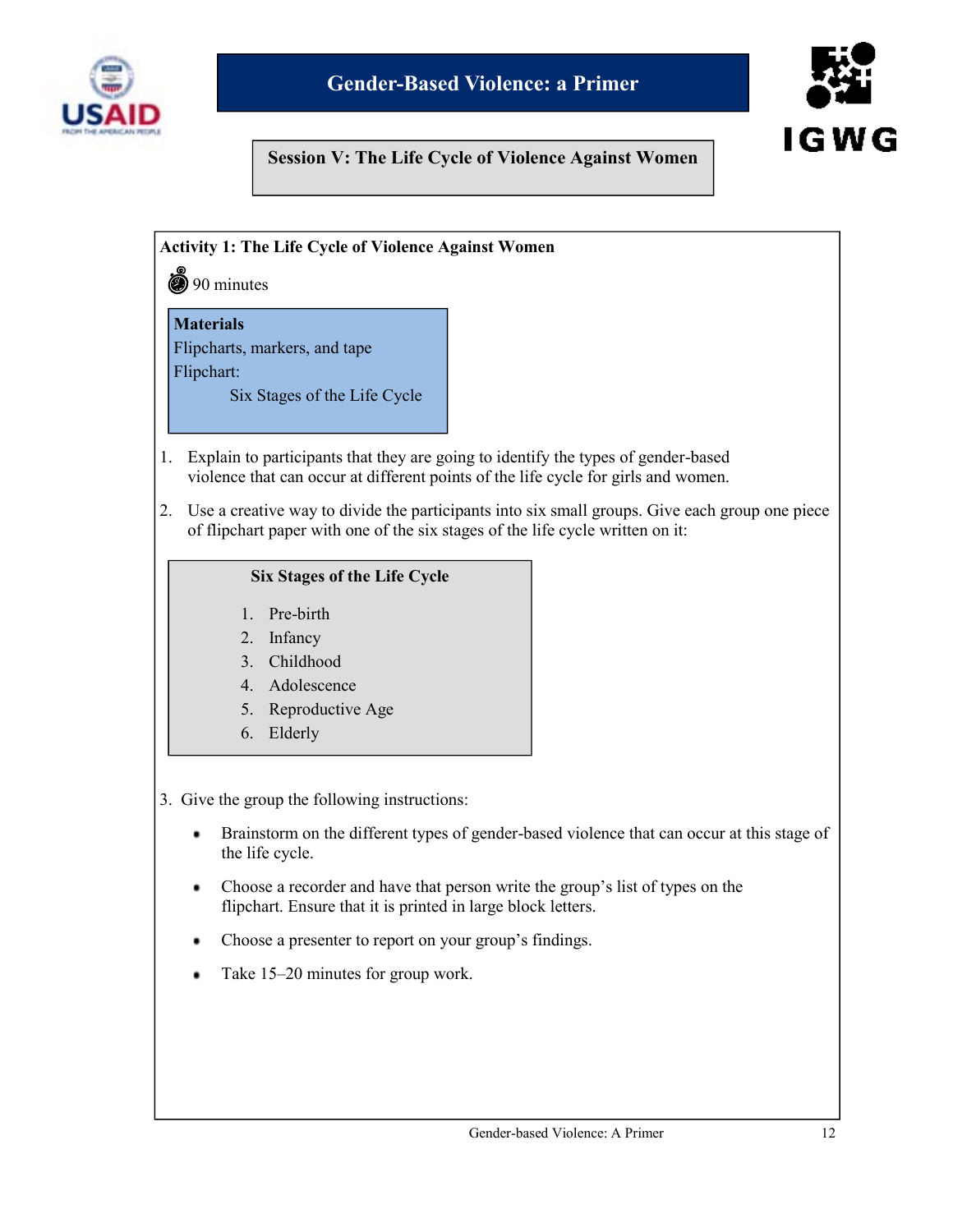



# **Session V: The Life Cycle of Violence Against Women**

# **Continued:**

- 4. Ask the groups to present their lists, starting with pre-birth and working through each stage of the life cycle. After each group has presented, facilitate a brief discussion by asking the following:
	- Would you add or delete anything from the different stages? Why? ٠
	- Are there any culturally specific practices of which Westerners may not be aware? ٠
	- Was this task easy or difficult? Why? Were there any surprises?  $\bullet$

**Transition** to How Prevalent is GBV? What are its RH Consequences?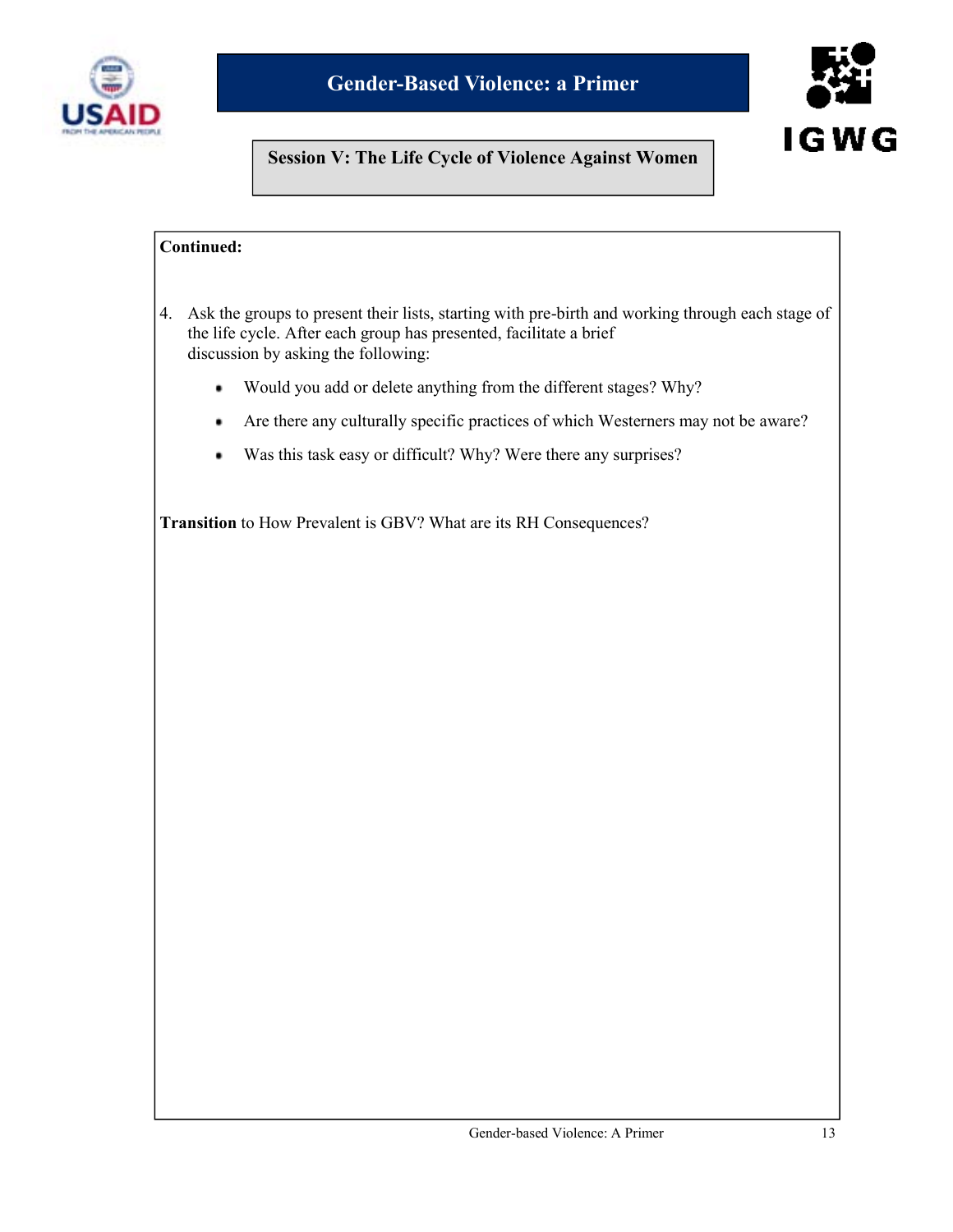



**Session VI: How Prevalent is GBV? What are its RH Consequences?**

#### **Activity 1: How Prevalent is GBV? What are its RH Consequences?**

 $\ddot{\bullet}$  30 minutes

#### **Materials**

PowerPoint or Overheads: Prevalence of GBV

*Facilitator Note*: If this workshop is being conducted in a particular country or region, try to gather prevalence data specific to that country/region. Look at the most recent DHS data to see if it included questions related to GBV and see if the WHO multi-country study included the specific country or a country from the region. Focus the prevalence presentation on these data.

- 1. Begin the presentation with the following points:
- Millions of girls and women suffer from violence and its consequences because of their sex  $\bullet$ and their unequal status in society.
- Gender-based violence is a serious violation of girls' and women's human rights.
- While men are also victims of violence, violence against women is characterized by its high prevalence in the family; its acceptance by society; and its serious, long-term impact on women's health and well being. Because of the enormous impact of intimate partner violence and sexual assault on women and girls, as well as the availability of data, the prevalence presentation emphasizes these two types of GBV.
- Data on the prevalence of GBV can be difficult to collect and compare. Ask the participants  $\bullet$ why they think this is so. Facilitate or build on the discussion using the points below:

Definitions vary (e.g., not all studies separate or include all types of violence—  $\bullet$ physical, sexual, and psychological).

 Data collectors are not trained properly and therefore do not know how to make inteviewees feel comfortable.

Interview questions are not asked properly or at all (e.g., asking if women were "abused" rather than behavior-specific questions, such as "Have you ever been hit, slapped, kicked, etc?").

 GBV is also under-reported due to cultural and societal norms around disclosure (such as honor, shame, sense of privacy) as well as fear of further violence.

#### **Continued:**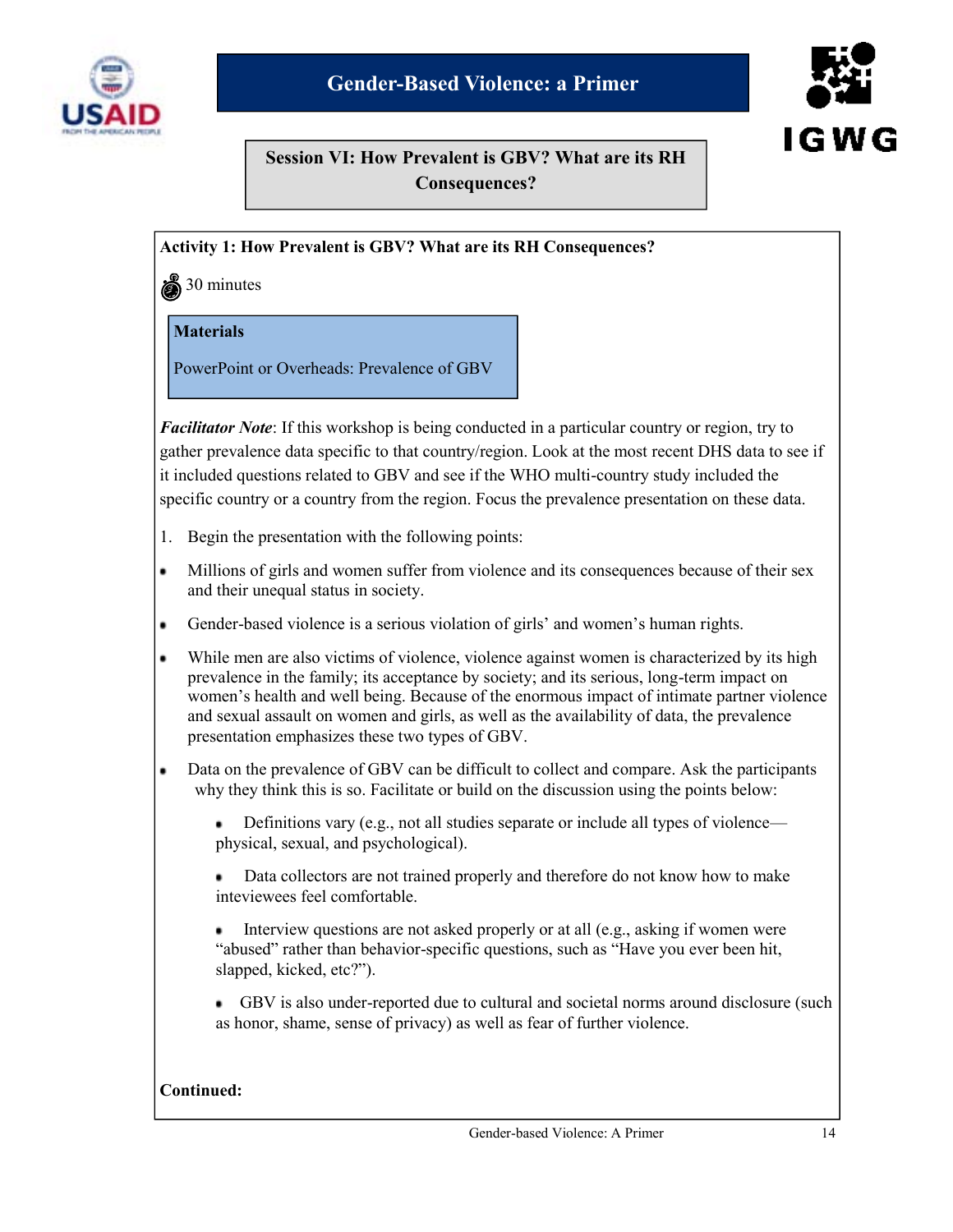



# **Session VI: How Prevalent is GBV? What are its RH Consequences?**

- 2. Begin the overhead or PowerPoint presentation on Prevalence of GBV. Introduce it by explaining that the information is based on a WHO multi-country study of violence, which included violence against women, focusing on violence by intimate partners, one of the most common forms of violence against women.
- 3. When the first part of the presentation is finished, facilitate a brief discussion on the prevalence data and what the group thinks the impacts could be. Then proceed to the section of the PowerPoint presentation or overhead that describes reproductive health impacts.
- 4. Ask the group for any final questions or comments.

**Transition** to How is Gender-based Violence Perpetuated at Different Levels?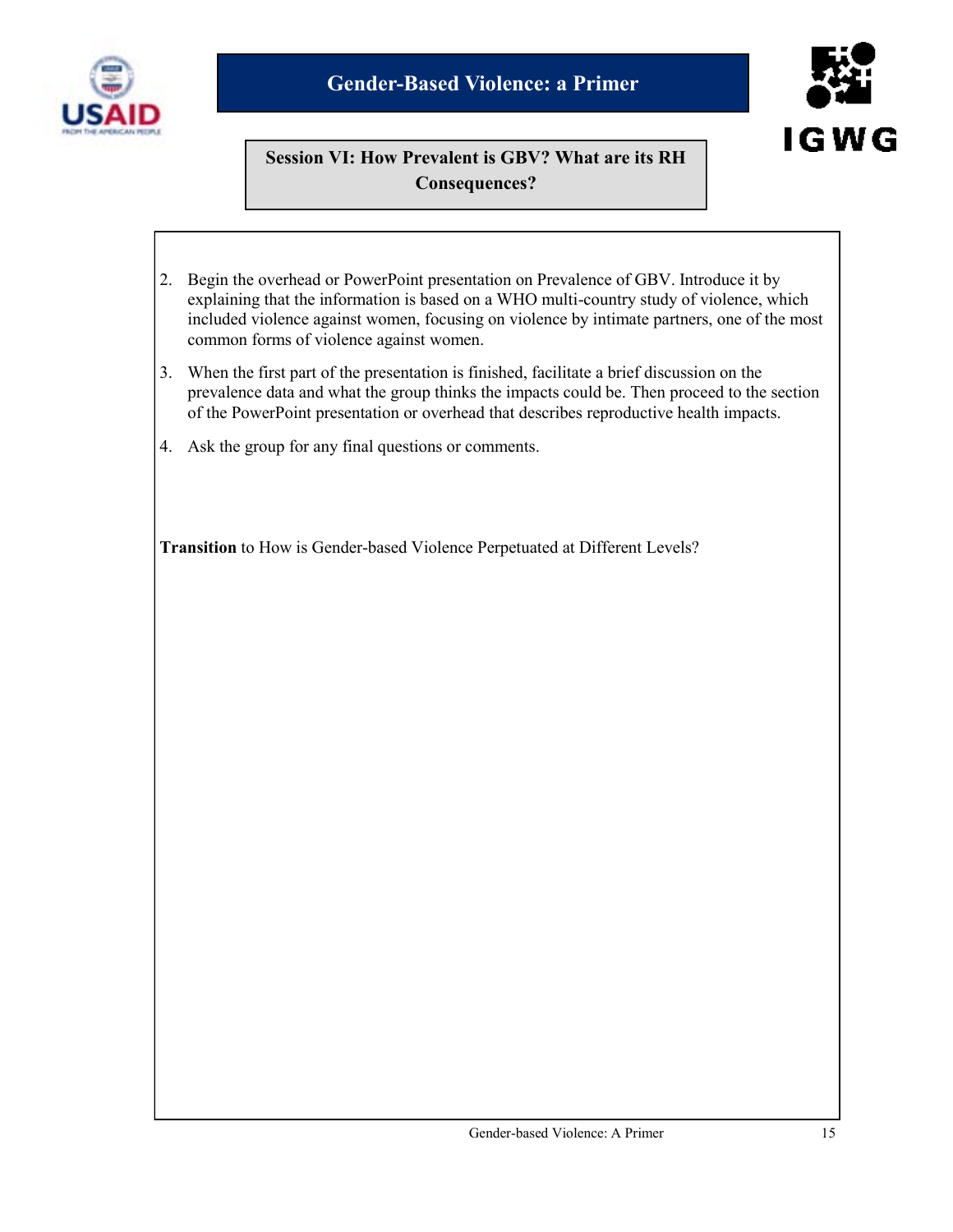



# **Session VII: How is GBV Perpetuated at Different Levels?**

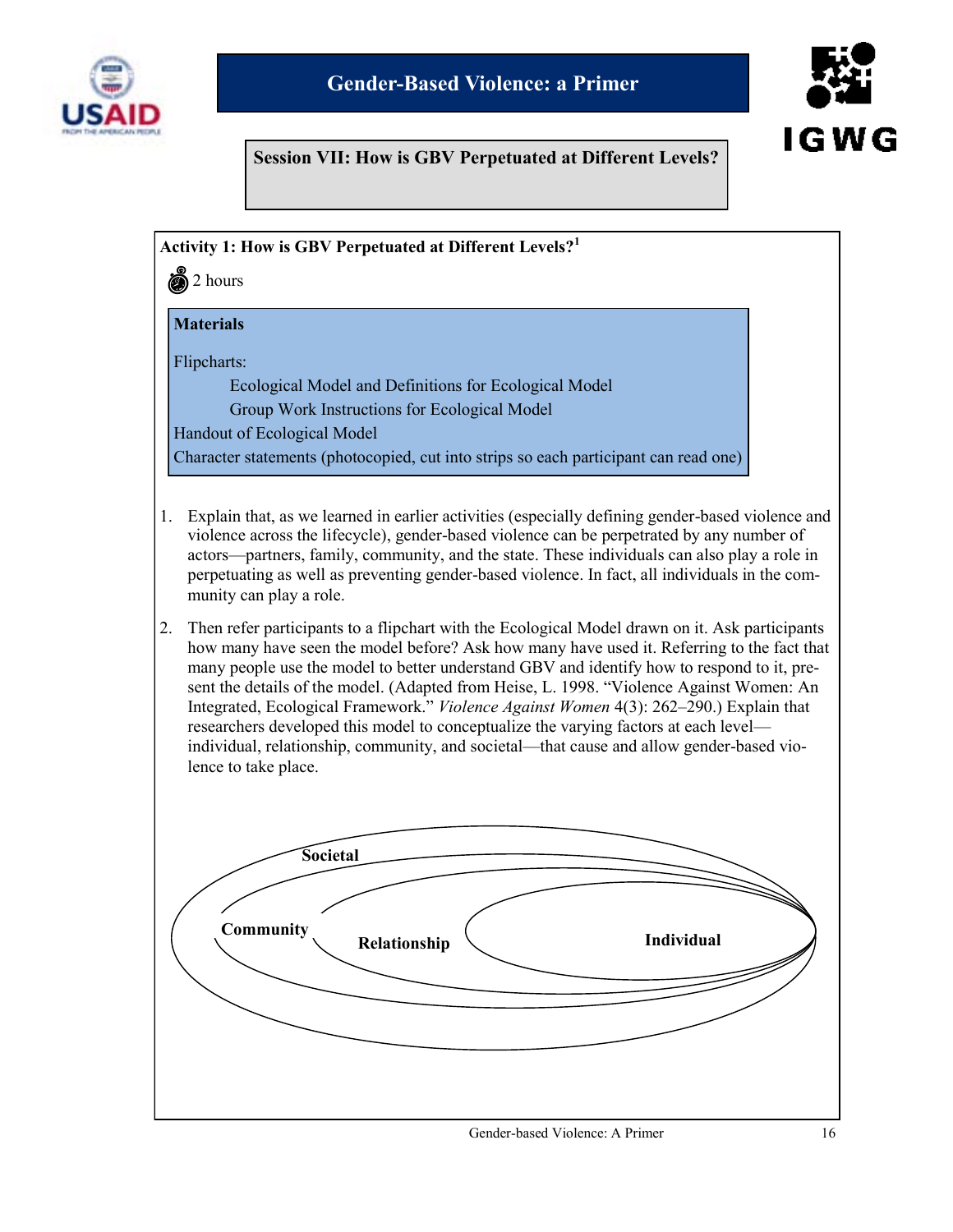



# **Session VII: How is GBV Perpetuated at Different Levels?**

#### **Continued:**

Define each level in the model as follows, referring to pre-printed flipcharts with each of the following definitions at the top of each flipchart:



**Individual level:** biological and personal history factors among both victims and perpetrators

**Relationship level:** proximal social relationships, most importantly those between intimate **partners and within families.** 

**Community level:** the community context in which social relationships are embedded, including peer groups, schools, workplaces, and neighborhoods.

**Societal level:** larger societal factors that "create an acceptable climate for violence, reduce inhibitions against violence."

3. Ask participants for examples of what they think are factors in perpetuating violence at each level and list them next to the corresponding circle on the flip chart. (See handout on the ecological model for examples, but do not distribute handout until the end of the exercise.) Facilitate a brief discussion on how the factors and each level are linked with one another, recognizing that each level influences the other. Emphasize that understanding gender-based violence requires drawing on each of the levels of influence.

*Facilitator Note:* The ecological model can sometimes eliicit debates over how each factor is categorized, and what should be considered a factor or not. If so, you may emphasize to participants that the model is not necessarily perfect, but is intended to conceptualize the various influences on GBV and thus help design interventions that prevent violence.

- 4. Go on to explain that, in this next part of this exercise, we will explore how the thoughts, beliefs, and actions of others create community norms and how these norms influence change in the community. Norms are unwritten rules in a society that guide how people behave. Norms can and do change over time.
- 5. Randomly distribute character statements—one to each participant. (If there are less than 30 participants, eliminate statements so that the number of statements matches the number of participants. Be sure that Kebede's and Almas' statements remain in the pile. And be sure that there is a roughly equal number of statements from each of the categories of the characters: I/ R - individual/relationships; C1 - community with weaker institutional affiliation, C2- clear institutional affiliation, and S- society.)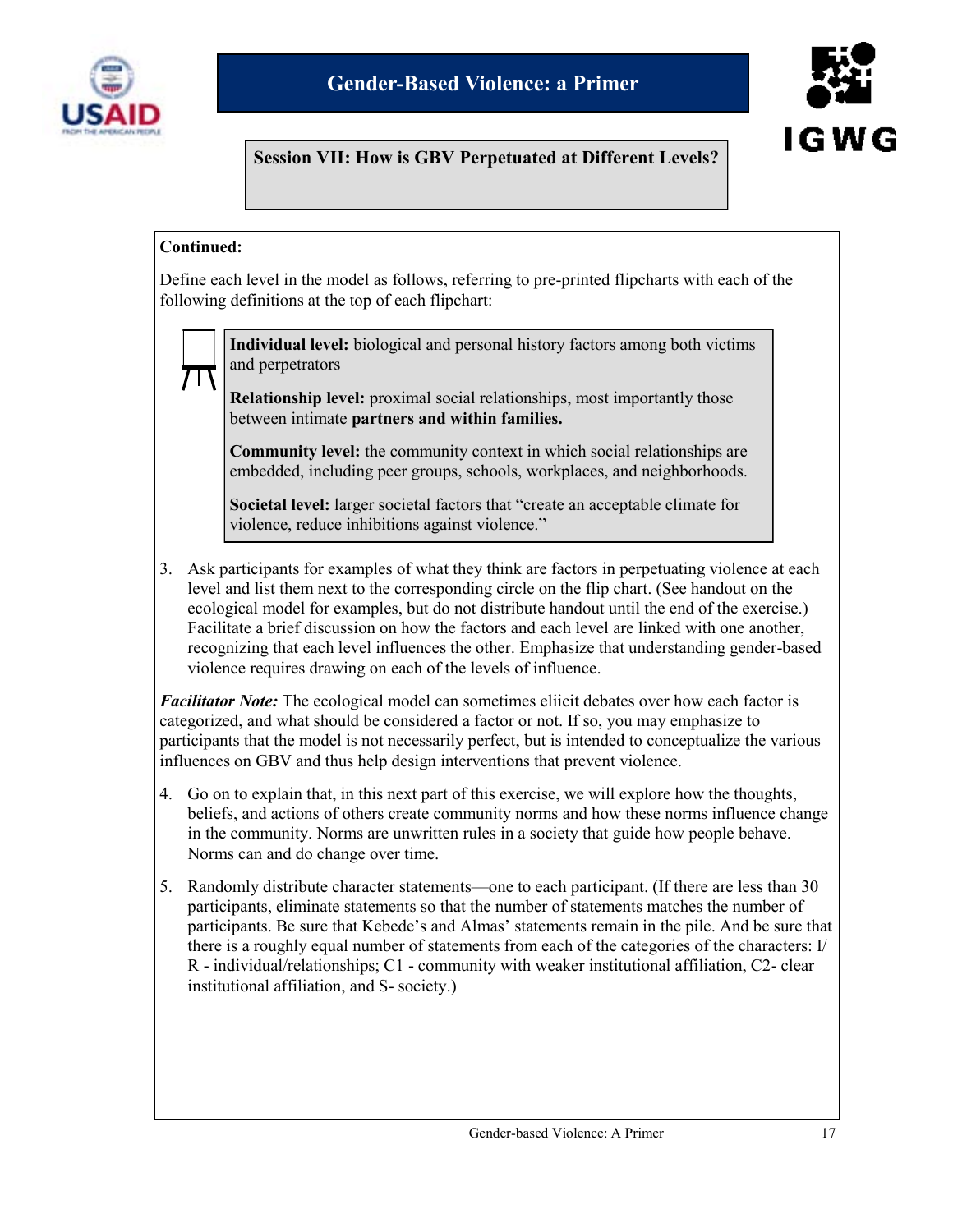



# **Session VII: How is GBV Perpetuated at Different Levels?**

- 6. Share the flipchart instructions:
	- Find others with your level (with I/R, C1, C2, or S).
		- Read your character statements out loud to each other.
		- Discuss and record your responses to the following (on one flipchart each):
			- How might your character perpetuate violence, according to the statement?
			- How could the character instead play a supportive role?
		- Please label your flipchart with your group's "level" at the top, and choose a presenter.
- 7. Before having people break into their groups, explain that because all of the characters are linked in some way to two individuals who are at the heart of the story – Alma and Kedebe – we would like them each to read their statements first. Ask the persons with Alma's and Kebede's statements to raise their hands, and have each character read their statement two times.

 Then ask participants (including Alma and Kebede) to get into their groups, explaining that they will have 30 minutes for their work together.

- 8. After 30 minutes, bring the groups back together. First, thank the participants for having played the different characters in their groups. Welcoming them back to their roles as participants in the workshop, ask each group to report out. After each group reports out, ask the others if they have any clarifying questions.
- 9. After all the groups have presented, ask the larger group for comments and questions.
	- How was this exercise for you? ٠
	- What struck you most about the exercise?  $\bullet$
	- Was it hard or easy to identify the ways in which the characters may have perpetuated violence? Why or why not?
	- Was it hard or easy to identify opportunities for change? Why or why not?
	- What are the most difficult factors to address when preventing GBV? Why?
	- What factor is the most important to address if one wants to prevent GBV? Why? ٠
	- $\bullet$ Did this activity give you ideas about interventions that you can incorporate into your own work?
- 10. Wrap up the activity by reflecting on how inter-dependent social and cultural norms are for perpetuating violence—but also, because of this interdependence, how successful changes can also have an add-on effect (if done with the proper supports—i.e., to avoid backlash) across multiple levels.

**Transition:** Briefly wrap up the day's activities and give an overview of the next day's activities.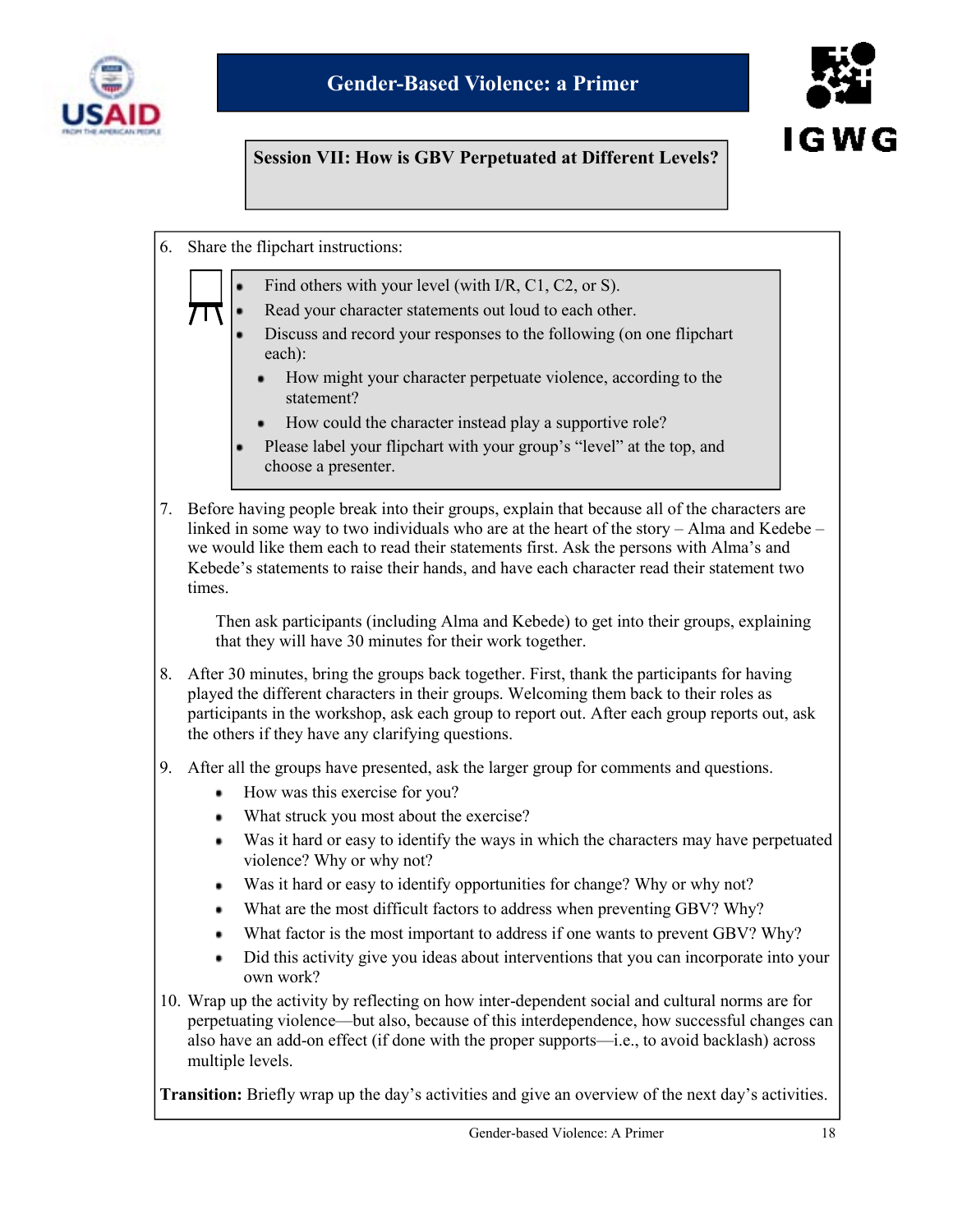



# **Sessions I and II: Welcome/Recap of Day One and Video and Discussion (optional)**

# **Day 2**

#### **Session I: Welcome and Recap of Day One**

#### 10 minutes

- 1. Welcome participants back. Ask them to recap key learnings from the previous day. Facilitate the discussion.
- 2. Explain that today we will examine the reason women stay in violent relationships and then switch from defining GBV to programming for it.

**Session II: Why Does She Stay?** 

**Activity 1 (optional): Video** 

60 minutes

**Materials** 

Video

*Facilitator Note*: To date, IGWG trainers have used a video to introduce ideas about why women remain in abusive relationships. The video can also help participants consider what types of interventions were (or were not) helpful and what else could have helped. The facilitator is encouraged to use a locally relevant video or other training aid to sensitize participants about the reasons why women "stay."

On the following page, two alternative videos are provided along with facilitation steps. Alternative 1 is the video "SASA! A Film about Women, Violence, and HIV/AIDS"; it can be downloaded from the Raising Voices website (http://www.raisingvoices.org/women/ Sasa film.php). Alternative 2 is the video "Matlakala's Story"; it can be ordered from the Soul City website (http://www.soulcitydistribution.co.za/ProductInfo.aspx?productid=SV004EN).

- 1. Introduce the video dealing with gender-based violence. Tell the participants to keep in mind the previous discussion about gender norms, types of violence, levels at which violence occurs, and impacts on health.
- 2. Show the video. Give the participants several minutes after the video ends for spontaneous discussion with others.
- 3. Then initiate a guided discussion and ask the following questions: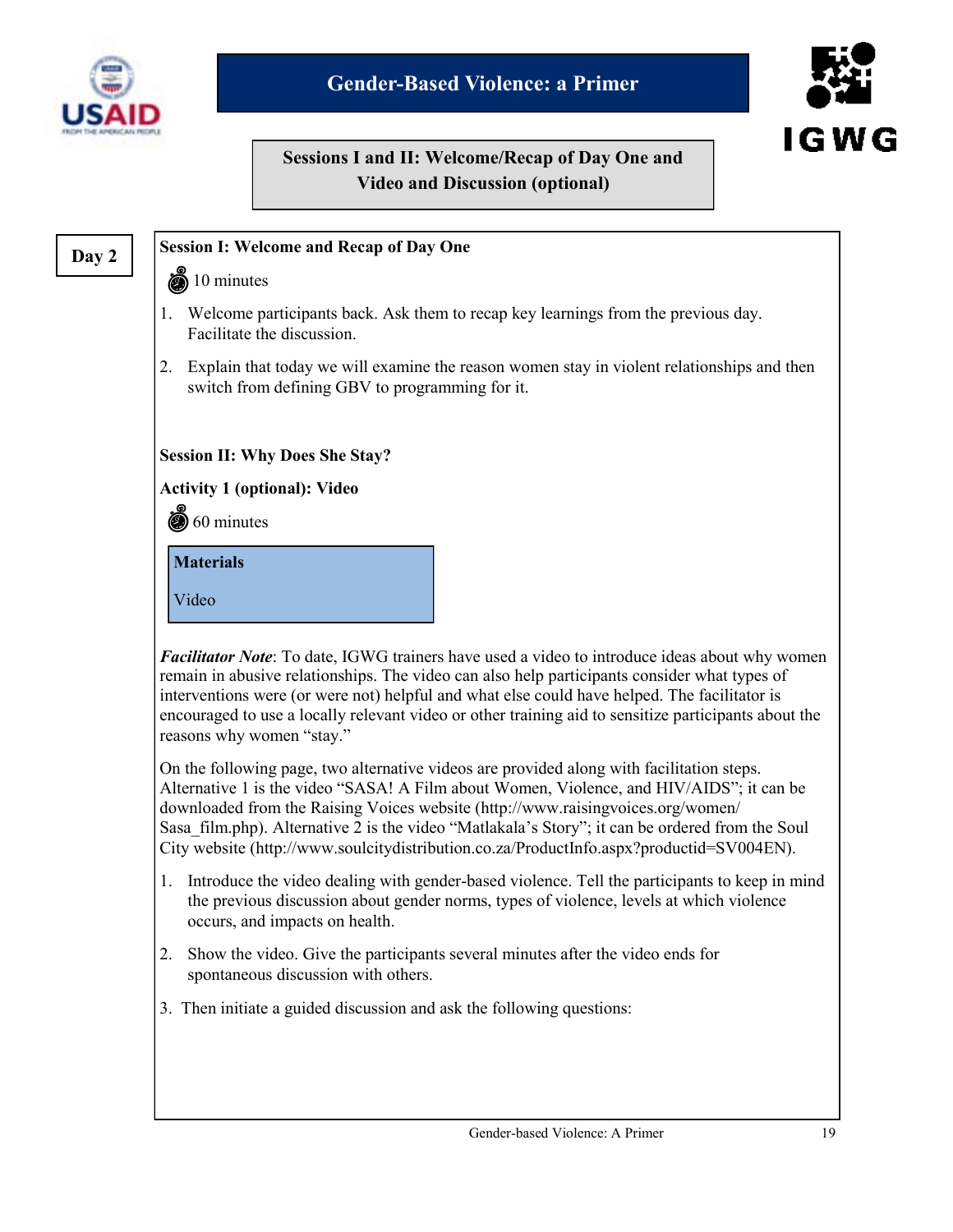

#### **Session II: Video and Discussion (optional)**



#### *Facilitation Alternative 1*: **SASA! A film about Women, Violence, and HIV/AIDS**

The following are suggested discussion questions to follow a screening of "SASA! A Film about Women, Violence, and HIV/AIDS."

#### **Discussion Questions — Video**

- 1. What did you think about the video?
- 2. Was there anything that surprised/shocked you?
- 3. What were the reasons for staying in an abusive
- relationship?
- 4. Did she have any options?
- 5. Think about the "Vote With Your Feet" exercise, in addition to discussions about gender norms and myths.
	- Are there differences in how we view GBV—our views on  $\bullet$ options to stay or go?
	- Did your views affect your thinking about/reaction to . this video?
- 6. Consider what resources or responses were (or were not) available.
- 7. What else would be important to enable a more effective response?

#### *Facilitation Alternative 2*: **Matlakala's Story**

At a recent workshop on GBV and HIV/AIDS from a faith-based perspective, facilitators showed the Soul City video titled "Matlakala's Story" and then asked the following discussion questions:

#### **Discussion Questions — Video**

- 1. What did you think about the video?
- 2. Can you identify the types of abuse depicted in this video?
- 3. What was the impact of the violence on the family (mother, children, father, parents-in-law)?
- 4. What was the impact of the violence on the community?
- 5. Within your faith communities, what would the woman's options have been?

*Facilitators Note*: Ask the participants to focus on the last question and be very realistic about what their faith communities could offer to such a woman.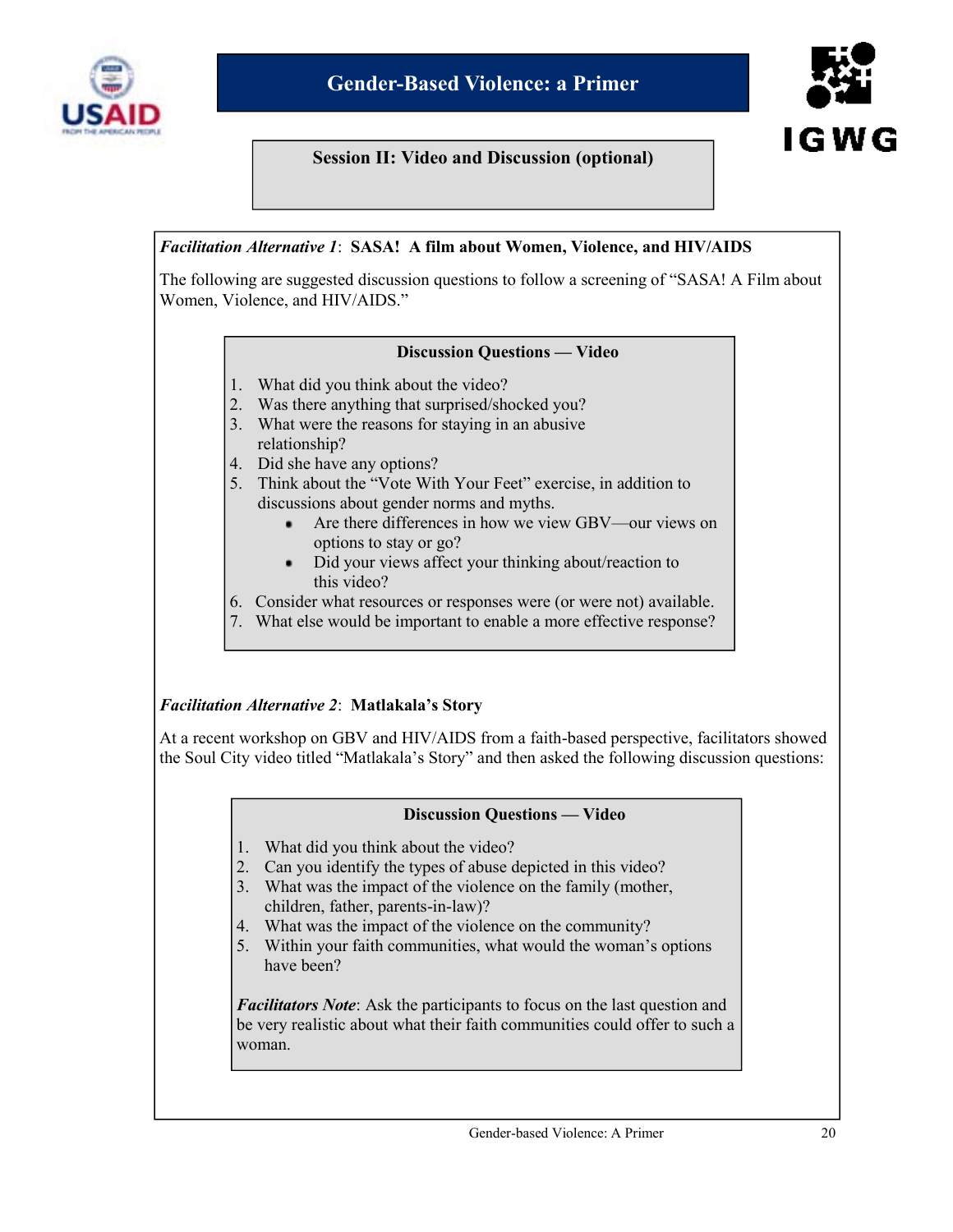

#### **Session II: Video and Discussion (optional)**

IGWG

If the participants do not mention the following as reasons to stay, please share:

- Fear of not being able to support herself
- Fear of not being able to support her children ٠
- Barriers to being able to gain access to a safer situation (distance, no money for transport, plus the potential lack of support from friends and family)
- Fear of having children taken away from her and put back with her abusive partner
- Fear of having no place to go (partner may have already isolated her from family and friends)
- Fear of not having a place to live, insurance for herself and children
- Fear of partner killing her, or the children
- Disbelief that she is being abused  $\bullet$
- Still loves him and believes he can change; hopes things will improve
- Religious beliefs discourage divorce
- Fear that family and friends will not believe her
- May feel she can manage the situation

Tell the group that it usually takes a woman 6–8 attempts to leave before she does finally, permanently leave a relationship.

Observe that these reasons women do not leave can be considered in terms of the domains of the gender analysis framework and thus highlight the gendered nature of the barriers and power inequalities that limit a woman's ability to leave.

State that it is important to understand both why women often cannot leave situations of abuse, as well as the increasing efforts (and successes) that are being made to overcome these gender barriers.

Ask for any final comments or reflections.

**Transition** to Addressing GBV through USAID's Health Programs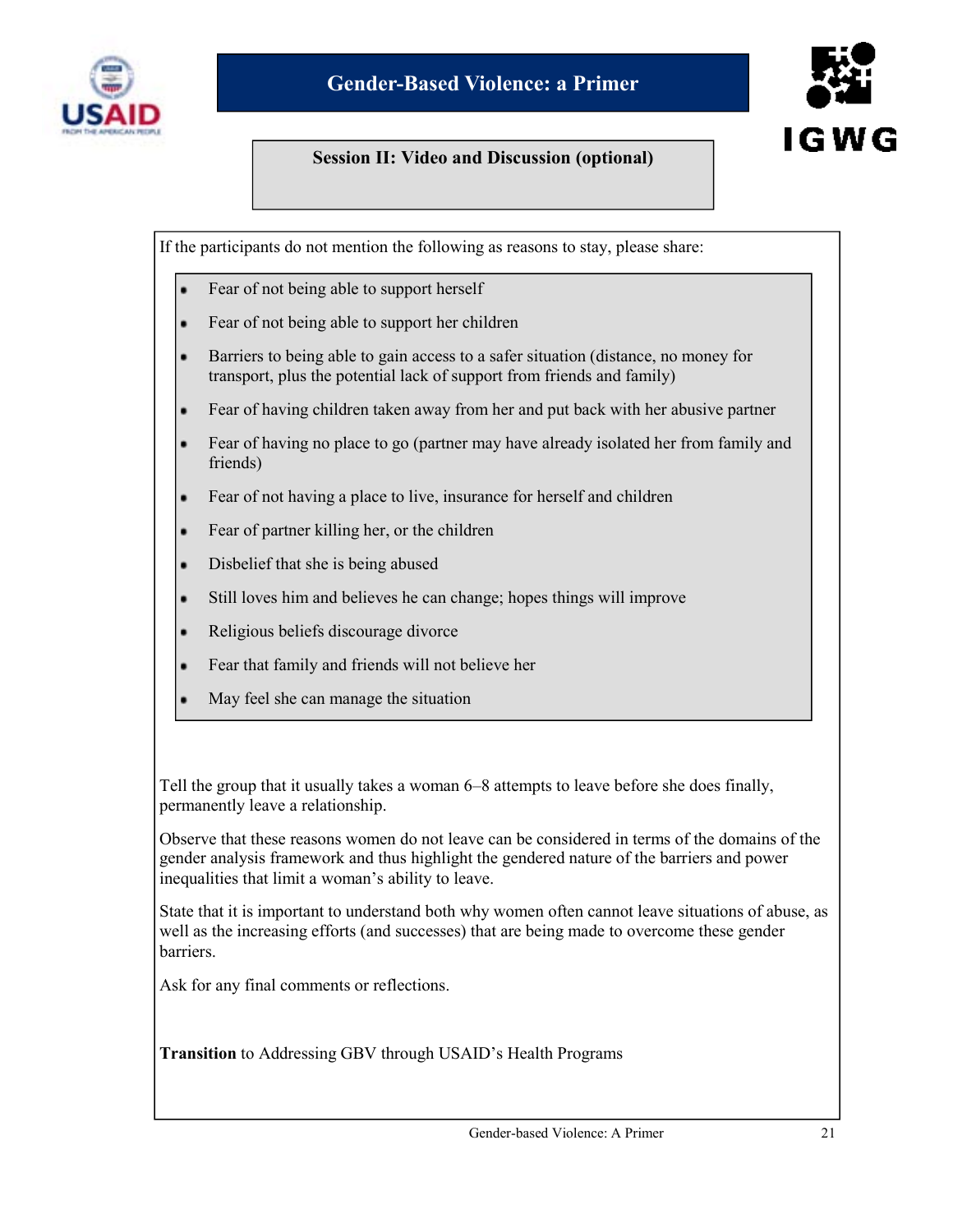



**Session III: Addressing GBV through USAID's Health Programs** 

#### **Activity 1: Presentation about Guidelines and Discussion**

50 minutes

#### **Materials**

Copy of *Addressing GBV through USAID's Health Programs: A Guide for Health Sector Program Officers (2006)—* if possible, secure a copy (whether print or electronic) for each participant. See www.igwg.org under Publications and Tools.

PowerPoint Presentation:

Addressing Gender-Based Violence through USAID's Health Programs

*Facilitator Note:* In some IGWG workshops focusing on GBV, the training team has been tasked with moving beyond knowledge transfer/awareness raising and into the programming phase. On such occasions, the facilitators can deliver an overview presentation about the publication cited above. The guide defines GBV and clarifies the link between GBV and reproductive health, but furthermore, it builds the rationale for addressing GBV as a component of many other types of programs and includes promising approaches.

If your broader training goal includes the design of GBV interventions (and time allows) this is a good juncture to conduct a lecturette or PowerPoint presentation about the guide. If time is limited, pay special attention to the section titled *Guiding Principles in GBV Programming,* beginning on p. 11 of the publication.

**Transition** to the Case Study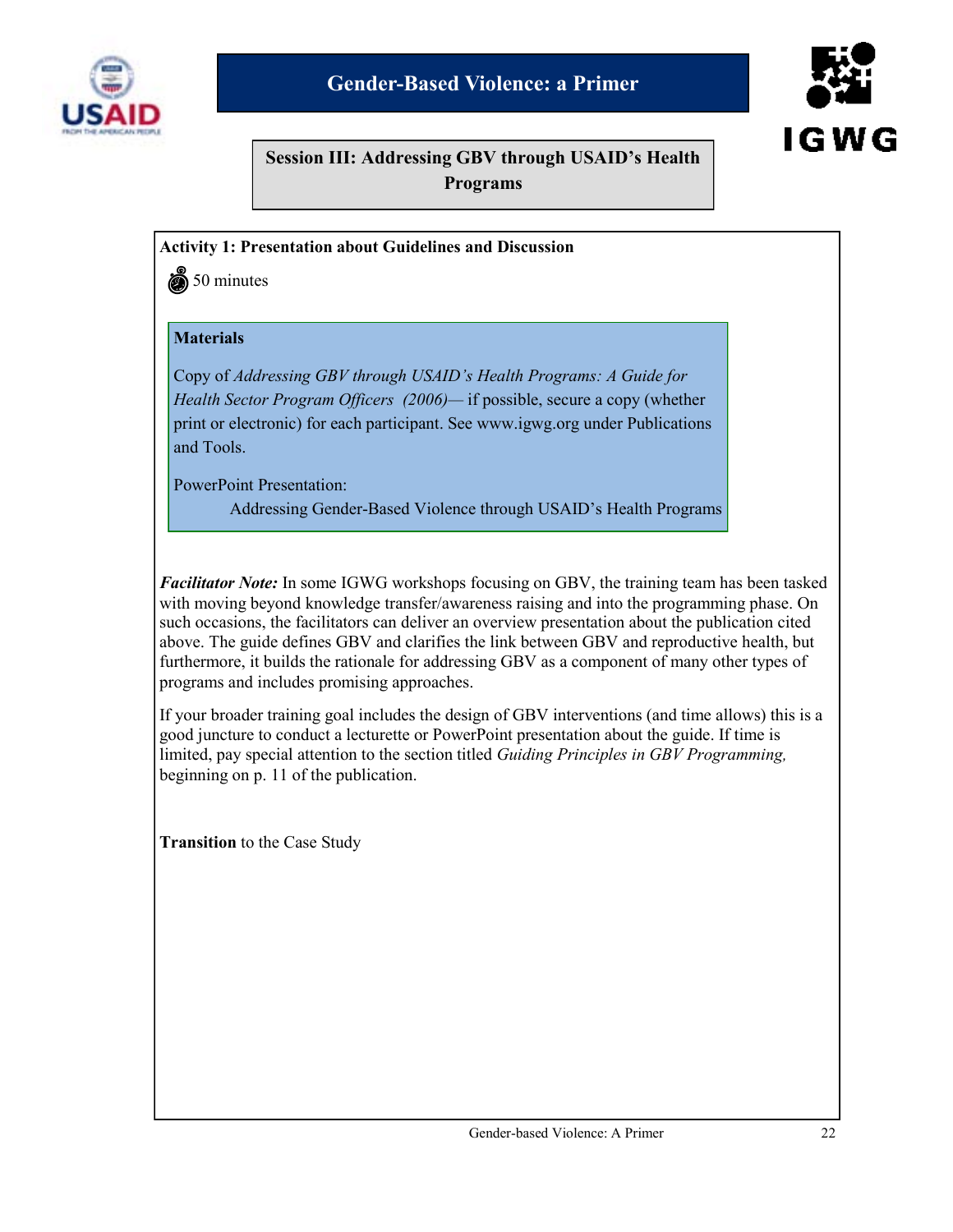

#### **Session IV: Case Study**



#### **Activity 1: Case Study**

 $\ddot{\bullet}$  1 hour, 45 minutes

#### **Materials**

Flipcharts, markers, and tape Table tents labeled with intervention approaches Handouts: Case Study: Violence Against Women in South Africa **or** Marie's Story

Table 1 and Table 2

*Facilitator Note*: Facilitators should choose which case study will be most appropriate to the particular training context or substitute another study that may be more relevant.

- 1. Explain that participants will develop their analysis and proposed interventions for the case study according to a specific programming approach. Note that these four intervention approaches mirror the types of promising approaches contained in the guidelines reviewed in the previous activity:
	- Community mobilization ٠
	- Behavior change communication
	- Health service delivery ٠
	- $\bullet$ Laws and policies
- 2. Remind participants of the process they learned in the Gender 101 module of conducting a gender analysis and integrating gender into programs, referring participants to Table 1—Data Collection and Analysis and Table 2—Moving from Analysis to Action. State that participants will follow the process laid out in the two tables to structure their analysis and proposed interventions for their gender-based violence case studies.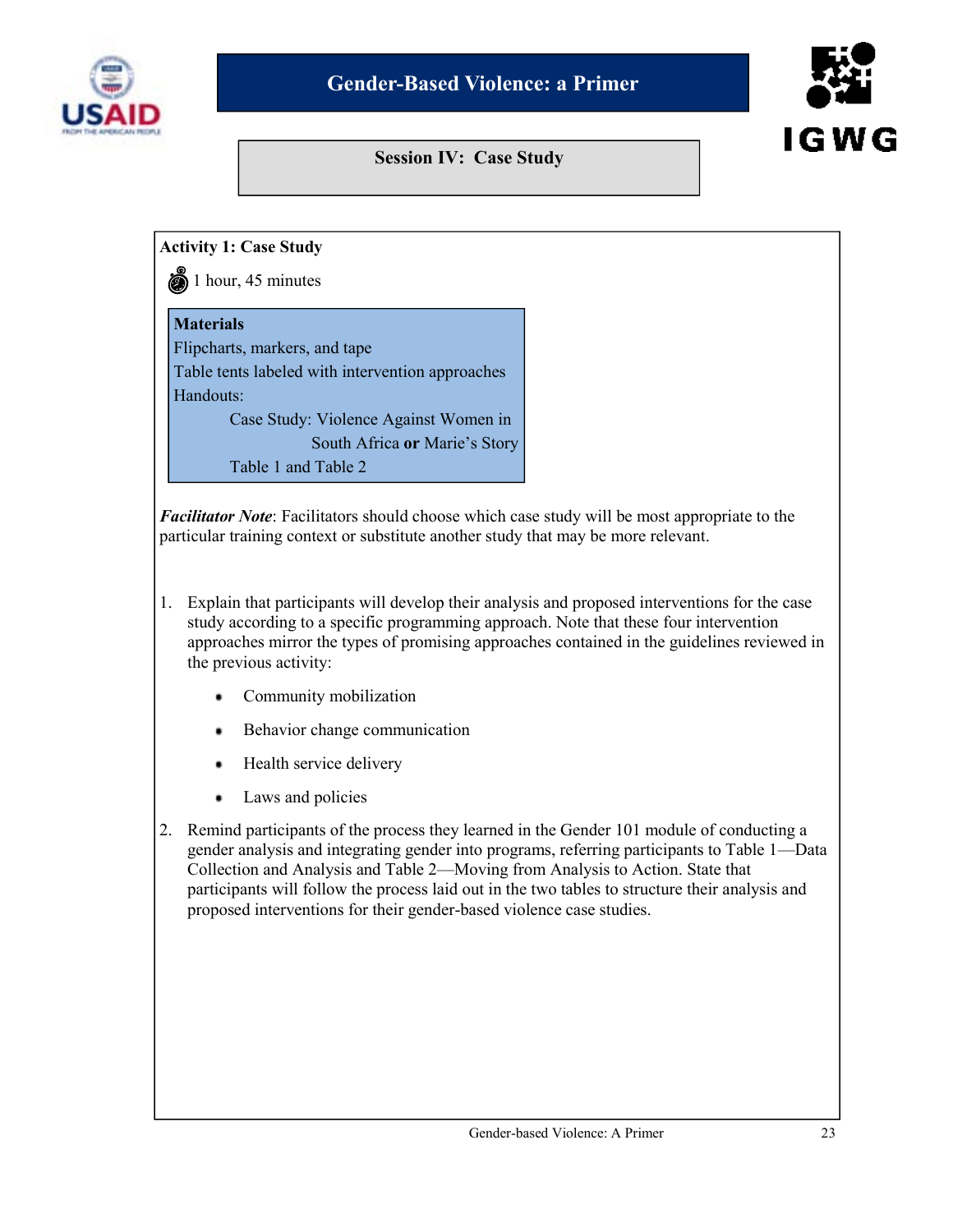

#### **Session IV: Case Study**



- 3. Tell the participants that they will have 60 minutes to do the following:
	- Read the case study quietly to yourself.
	- Complete Table 1 and Table 2 (Objectives and Activities) for your group's intervention approach:
		- Community mobilization  $\frac{1}{2}$
		- Behavior change communication  $\bullet$
		- Health service delivery
		- Laws and policies ×
	- Be sure to consider the promising approaches as you design components of a program to address GBV in this context.
	- Adhere to the guiding principles set forth.
	- Prepare a flipchart with your group's findings and choose a presenter to report.
- 4. Divide the participants into four small groups according to their intervention approach. Place table tents with their group's approach on their corresponding table. Distribute copies of the case study.
- 5. After 60 minutes, ask each group to report on the key gender-based constraints and opportunities they identified and highlights of their proposed activities.
- 6. After each group presentation, debrief by asking questions such as the following:
	- What do you think about each group's report-outs?
	- Were the components realistic?
	- ٠ Were there any surprises?
	- Was there anything not mentioned that you think was a critical component?  $\bullet$
	- Any further observations or comments?  $\bullet$

**Transition** to the Workshop Close and Evaluation